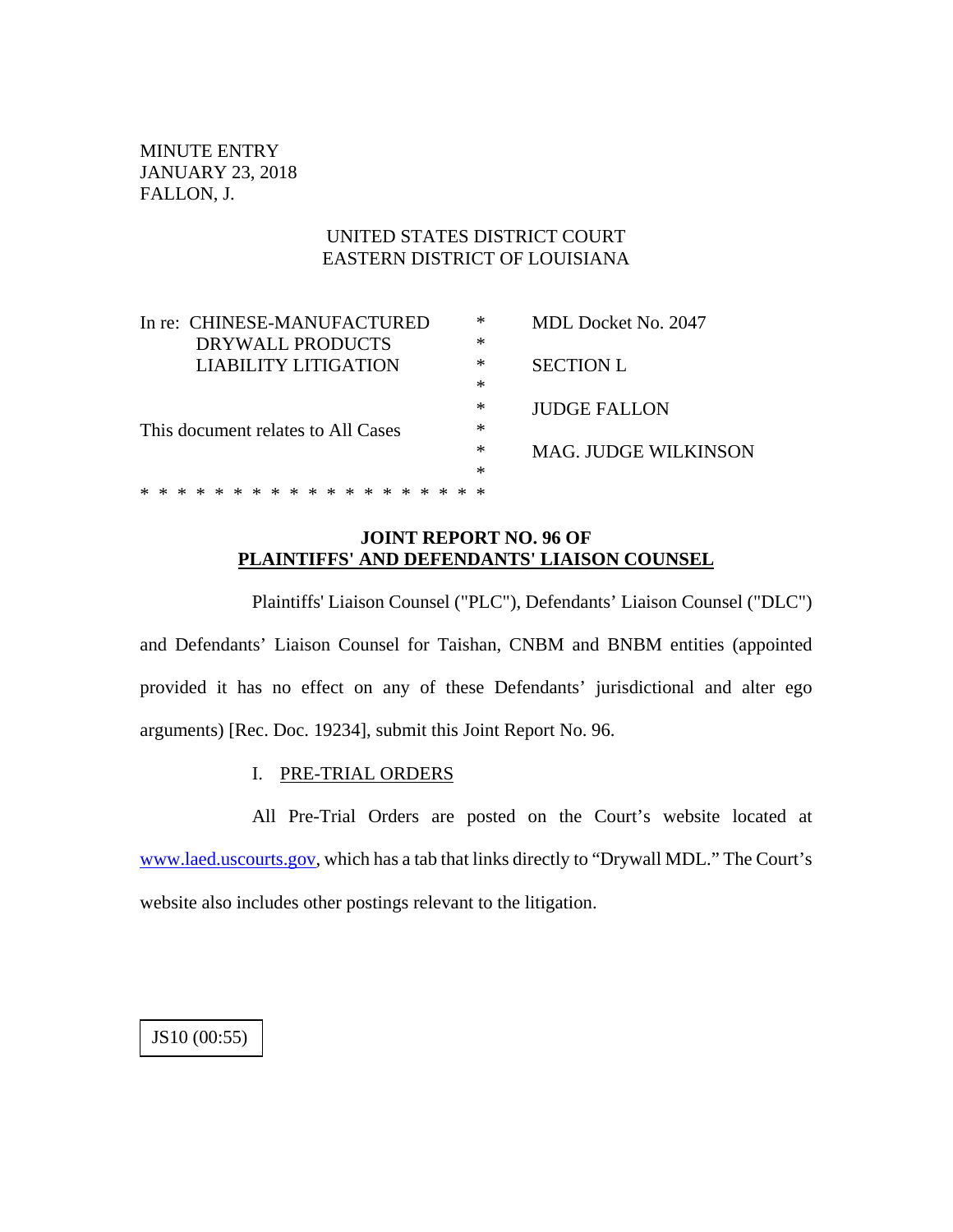#### II. STATE/FEDERAL COORDINATION

On March 18, 2010, the Court entered Pre-Trial Order No. 19 appointing

State and Federal Coordination Committees. There are no state court trials presently set.

#### III. OMNIBUS ("OMNI") CLASS ACTION COMPLAINTS

The following is a list of filed Omni Complaints and Complaints in intervention:

- Omni I: *Sean and Beth Payton, et al v. Knauf Gips KG, et al, Case No. 2:09-cv-*07628 (E.D.La.). Omni IA, IB and IC have been filed. Numerous Motions to Dismiss have been filed.
- Omni II: *Kenneth and Barbara Wiltz, et al. v. Beijing New Building Materials Public Limited Co., et al.*, Civil Action No.10-361(E.D.La.). Omni IIA, IIB and IIC have been filed. Numerous Motions to Dismiss have been filed.
- Omni III: *Gross, et al. v. Knauf Gips, K.G., et al.*, Case No. 09-6690 (E.D.La.), the PSC filed a Motion in Intervention (attaching a proposed Complaint in Intervention, *Mary Anne Benes, et al. v. Knauf Gips, K.G., et al.,* (E.D.La.) (Omni III). Omni IIIA has been filed. Numerous Motions to Dismiss have been filed.
- Omni IV: *Joyce W. Rogers, et al. v. Knauf Gips, K.G., et al.*, Case No. 10-362 (E.D.La.) (Omni IV). Omni IVA, IVB and IVC have been filed. Numerous Motions to Dismiss have been filed.
- Omni V: *Amato v. Liberty Mutual Ins. Co., et al*., Case No. 10-932. Numerous Motions to Dismiss have been filed. On January 14, 2015, Plaintiffs filed a Motion to Amend Complaint by Interlineation [Rec. Doc. 18263]. On March 26 2015, the Court granted the Motion to Amend Complaint by Interlineation [Rec. Docs. 18551 & 18590].
- Omni VI: *Charlene and Tatum Hernandez v. AAA Insurance*, Case No. 10-3070. This Omni VI Complaint has been dismissed;
- Omni VII: *Kenneth Abel v. Taishan Gypsum Co., Ltd., et al,* No. 11-080. Numerous Motions to Dismiss have been filed.
- Omni VIII: *Daniel Abreu v. Gerbrueder Knauf, et al,* No. 11-252. Numerous Motions to Dismiss have been filed.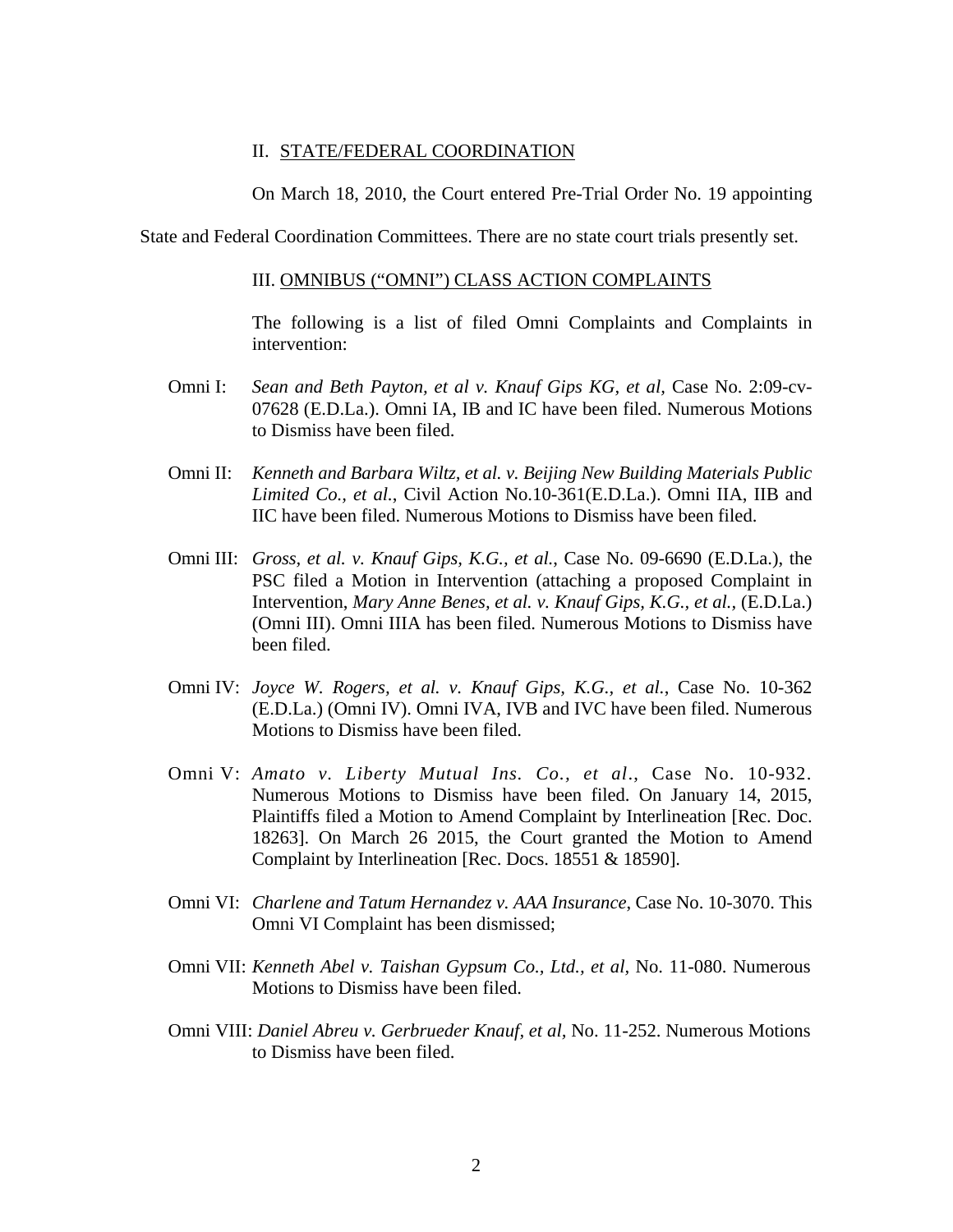- Omni IX: *Laura Haya, et al, v. Taishan Gypsum Co., Ltd., et al,* No. 11-1077. Numerous Motions to Dismiss have been filed.
- Omni X: *Block v. Gebrueder Knauf Verwaltungsgesellschaft KG, et al*, No. 11-1363. Numerous Motions to Dismiss have been filed.
- Omni XI: *Benoit, et al v. Lafarge, S.A., et al*, No. 11-1893. Numerous Motions to Dismiss have been filed.
- Omni XII: *Arndt, et al v. Gebrueder Knauf Verwaltungsgesellschaft, KG, et al,* No. 11-2349. Numerous Motions to Dismiss have been filed.
- Omni XIII: *Richard and Constance Almeroth, et al, v. Taishan Gypsum Co., Ltd., et al.,* No. 12-0498. Numerous Motions to Dismiss have been filed.
- Omni XIV: *Jessica Cassidy, et al v. Gebrueder Knauf Verwaltungsgesellschaft, KG, et al,* No. 11-3023. Numerous Motions to Dismiss have been filed.
- Omni XV: *Eduardo and Carmen Amorin, et al v. Taishan Gypsum Co., Ltd. f/k/a Shandong Taihe Dongxin Co., Ltd., et al*, No. 11-1672.
- Omni XVI: *Eduardo and Carmen Amorin, et al v. Taishan Gypsum Co., Ltd. f/k/a Shandong Taihe Dongxin Co., Ltd., et al*, No. 11-1395.
- Omni XVII: *Eduardo and Carmen Amorin, et al v. Taishan Gypsum Co., Ltd. f/k/a Shandong Taihe Dongxin Co., Ltd., et al*, No. 11-1673.
- Omni XVIII: *Paul Beane, et al v. Gebrueder Knauf Verwaltungsgesellschaft, KG, et al,* No. 13-609.
- Omni XIX: *Eduardo and Carmen Amorin, et al v. The State-Owned Assets Supervision and Administration Commission of the State Council, Taishan Gypsum Co., Ltd. f/k/a Shandong Taihe Dongxin Co., Ltd., et al*, No. 14-1727.
- Omni XX: *Stephen and Diane Brooke, et al. v. The State-Owned Assets Supervision and Administration Commission of the State Council, Taishan Gypsum Co., Ltd. f/k/a Shandong Taihe Dongxin Co., Ltd., et al.*, No. 15-4127.
- Omni XXI: *Jeremy Macon, et al v. Taishan Gypsum Co., Ltd., et al*, No. 1:17-cv-01287-VEH, United States District Court, Northern District of Alabama, Eastern Division (filed August 1, 2017).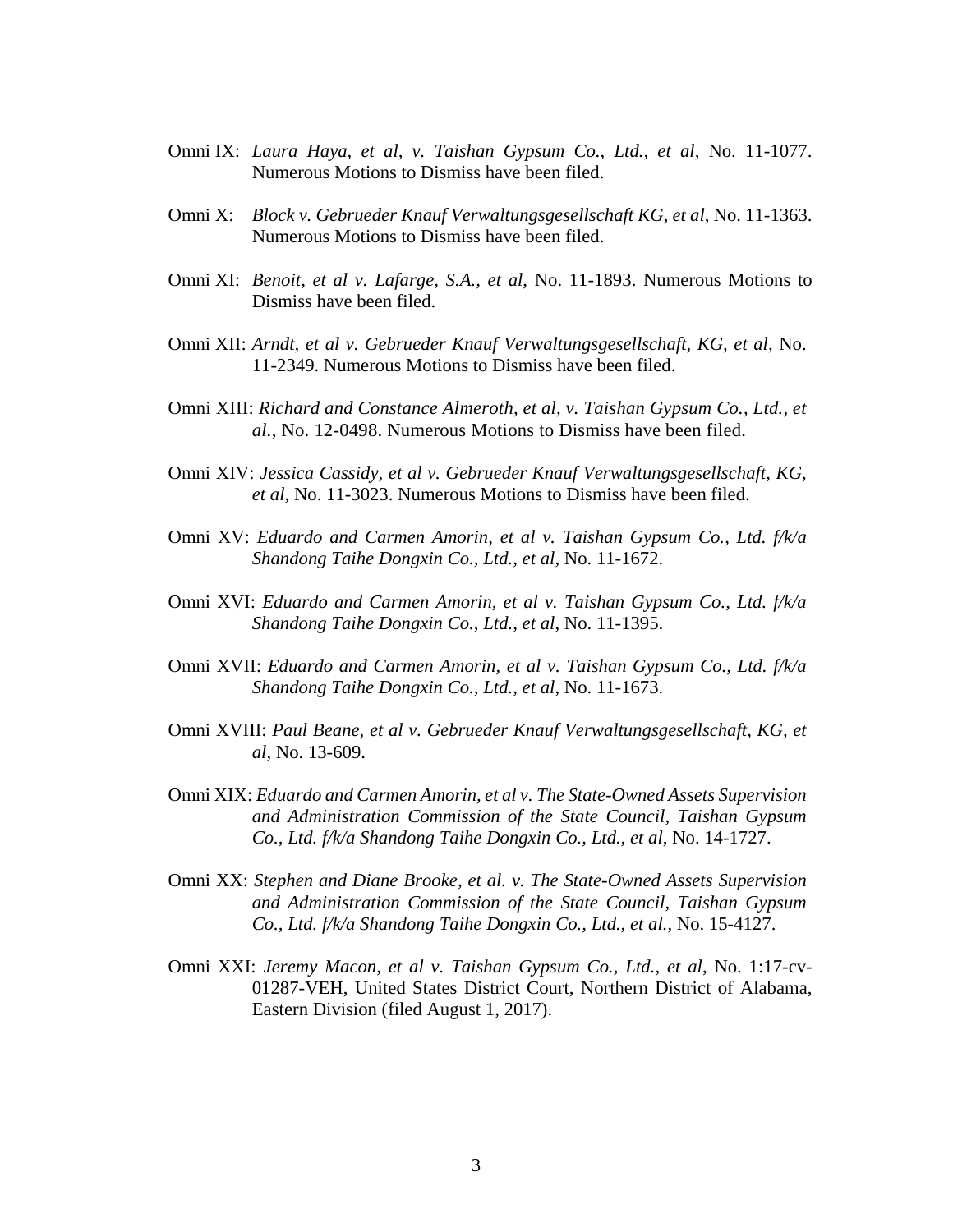- Omni XXIV: *David and Melody Bright, et al v. Taishan Gypsum Co., Ltd., et al*, No. 2:17-cv-00035-FL, United States District Court, Eastern District of North Carolina (filed August 1, 2017).
- Omni XXVII: *Andy Mertlitz, et al v Taishan Gypsum Co., Ltd., et al*, No. 5:17-cv-00140-RWS, United States District Court, Eastern District of Texas, Texarkana Division (filed August 1, 2017).
- Omni XXIX: *Abner, et al v. Taishan Gypsum Co., Ltd., et al*, No. 2:11-cv-03094, United States District Court, Eastern District of Louisiana (filed August 1, 2017) [Rec. Doc. 20877].
- Omni XXXII: *Kenneth D. Lockhead, et al v. Taishan gypsum Co., Ltd., et al*, No. 7:17 cv-00294, United States District Court, Southern District of Texas, McAllen Division (filed August 1, 2017).

On August 31, 2017, Conditional Transfer Order No. 34 (CTO-34) From

the MDL Panel was entered transferring the following Omnibus actions to the Eastern

District of Louisiana:

- Omni XXI: *Jeremy Macon, et al. v. Taishan Gypsum Co., Ltd. f/k/a Shandong Taihe Dongxin Co., Ltd., et al.*, 1:17-cv-01287-VEH (N.D. Ala.) (EDLA No. 17 cv-8283)
- Omni XXII: *Debra Peoples, et al. v. Taishan Gypsum Co., Ltd. f/k/a Shandong Taihe Dongxin Co., Ltd., et al.,* 1:17-cv-02890-TWT (N.D. Ga.) (EDLA No. 17 cv-8285)
- Omni XXIII: *Donna Polk, et al. v. Taishan Gypsum Co., Ltd. f/k/a Shandong Taihe Dongxin Co., Ltd., et al.*, 1:17cv216H50-JCG (S.D. Miss.) (EDLA No. 17 cv-8287)
- Omni XXIV: *David and Melody Bright, et al. v. Taishan Gypsum Co., Ltd. f/k/a Shandong Taihe Dongxin Co., Ltd., et al.*, 2:17-cv-00035-FL (E.D.N.C.) (EDLA No. 17-cv-8290)
- Omni XXV: *Harry DeOliveira, et al. v. Taishan Gypsum Co., Ltd. f/k/a Shandong Taihe Dongxin Co., Ltd., et al.*, 4:17-cv-02019-MDL (D.S.C.) (EDLA No. 17-cv-8291)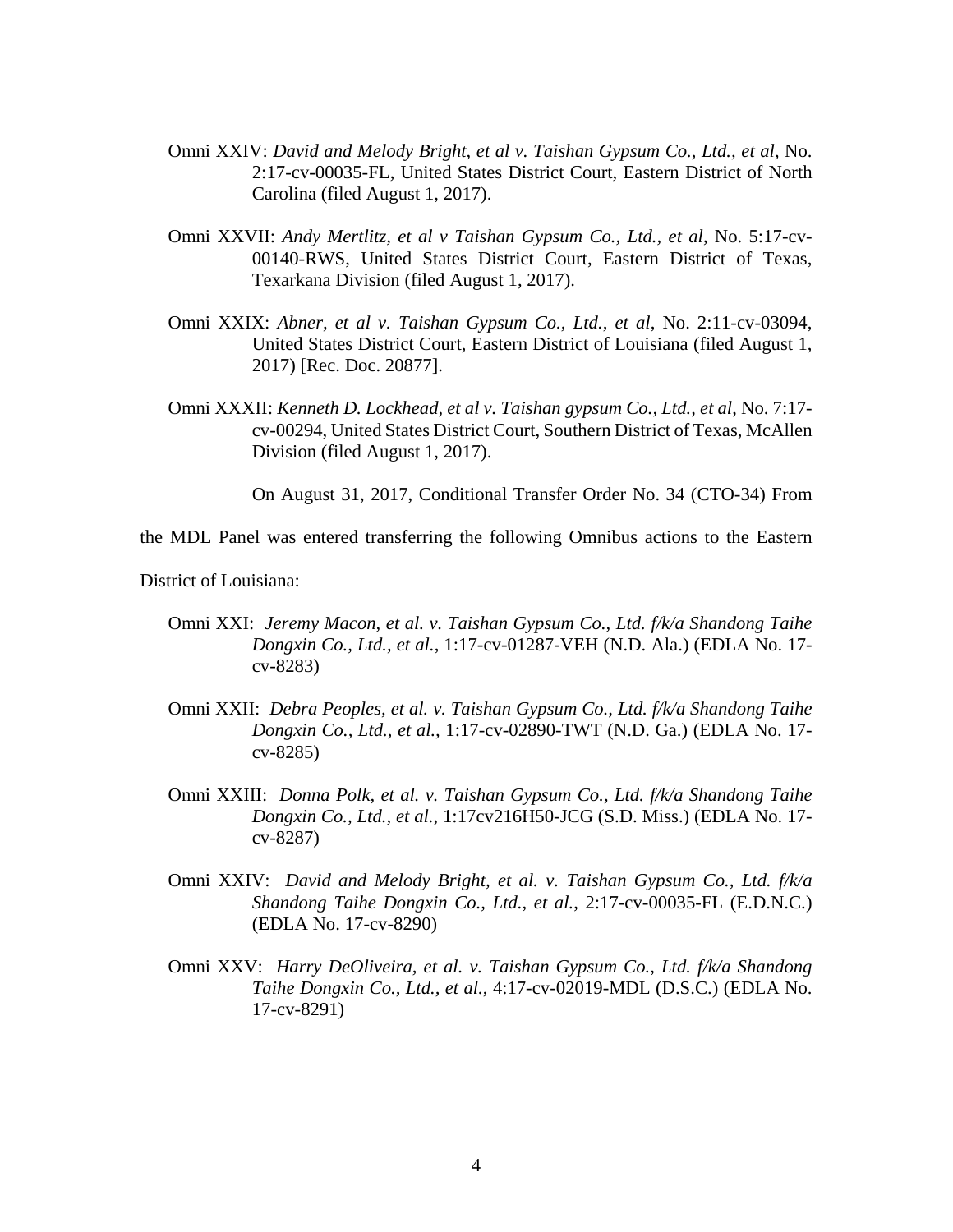- Omni XXVI: *James and Deloris Redden, et al. v. Taishan Gypsum Co., Ltd. f/k/a Shandong Taihe Dongxin Co., Ltd., et al.*, 1:17-cv-01146 (W.D. Tenn.) (EDLA No. 17-cv-8292)
- Omni XXVII: *Andy Mertlitz, et al. v. Taishan Gypsum Co., Ltd. f/k/a Shandong Taihe Dongxin Co., Ltd., et al.*, 5:17-cv-00140 (E.D. Tx.) (EDLA No. 17-cv-8293)
- Omni XXVIII: *Randy Bayne, et al. v. Taishan Gypsum Co., Ltd. f/k/a Shandong Taihe Dongxin Co., Ltd., et al*, 4:17-cv-01286-KOB (N.D. Ala.)(EDLA No. 17 cv-8284)
- Omni XXX: *Kelly Bentz, et al. v. Taishan Gypsum Co., Ltd. f/k/a Shandong Taihe Dongxin Co., Ltd., et al.,* 1:17-cv-02892-AT (N.D. Ga.) (EDLA No. 17-cv-8286)
- Omni XXXI: *Lela and Melinda Allen, et al. v. Taishan Gypsum Co., Ltd. f/k/a Shandong Taihe Dongxin Co., Ltd., et al.,* 1:17-cv-217LG-RHW (S.D. Miss.) (EDLA No. 17-cv-8288)
- Omni XXXII: *Kenneth D. Lochhead and Maria L. Webste, et al. v. Taishan Gypsum Co., Ltd. f/k/a Shandong Taihe Dongxin Co., Ltd., et al.*, 7:17-cv-00294 (S.D. Tx.) (EDLA No. 17-cv-8294)

On March 15, 2016, the PSC filed a series of motions to dismiss Plaintiffs'

claims [Rec. Docs. 20153-20162] dismissing hundreds of claims against Taishan, BNBM PLC, BNBM Group, CNBM Group, and CNBM Co. for failure to provide "sufficient indicia of product identification." On March 18, 2016 the Court entered Orders on the motions [Rec. Docs. 20165-20174]. Specifically, the following number of plaintiffs were dismissed from the listed Omnibus Complaints. The total number of properties being dismissed from all the complaints combined is 268. The figures are not cumulative.

> Omnibus Complaint  $II - 20$  properties Omni II  $(A) - 4$  properties Omni II  $(B) - 4$  properties Omni II  $(C)$  – 5 properties Omni VII – 17 properties Omni IX – 34 properties Omni XIII – 56 properties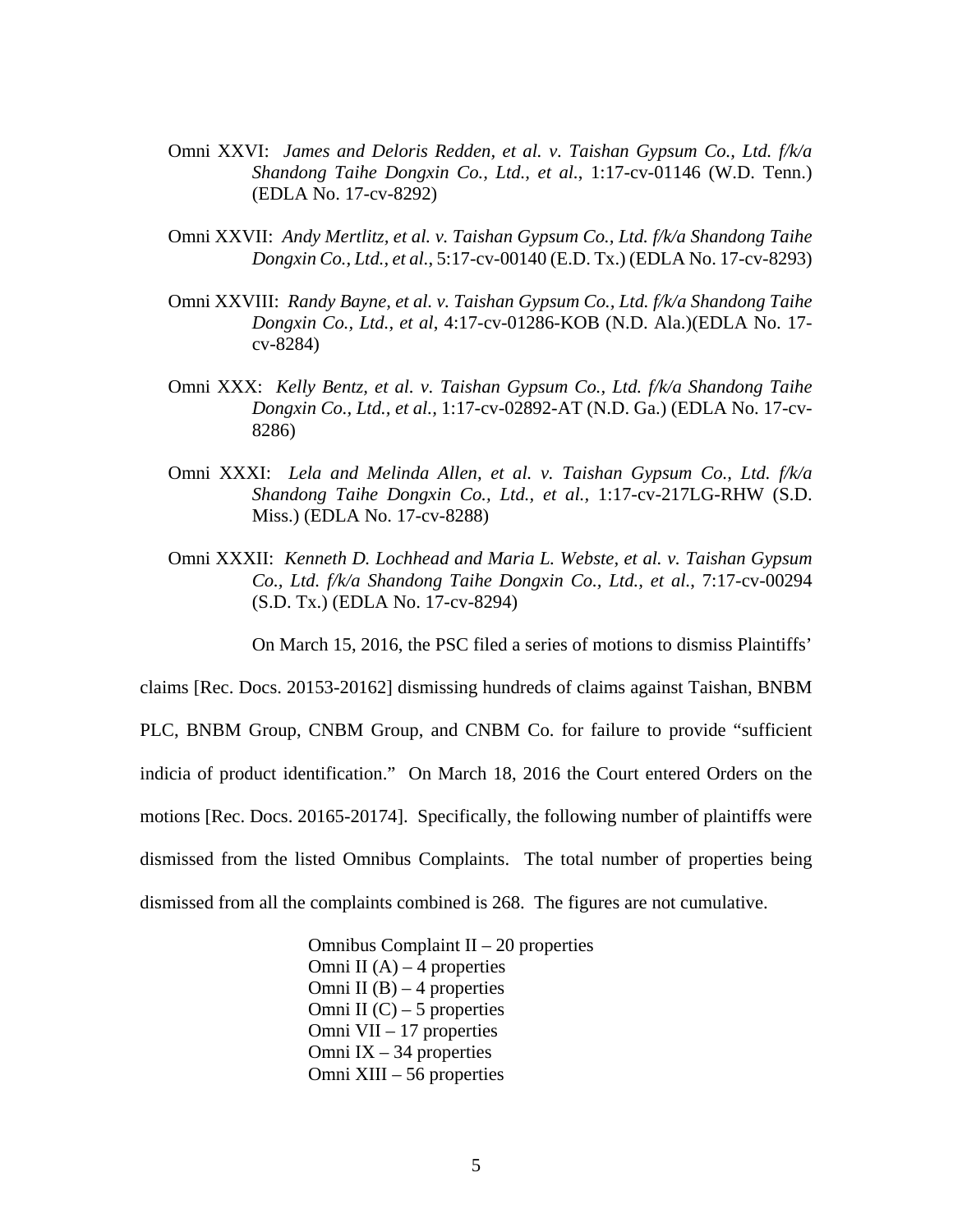Omni  $XV - 265$  properties Omni XVI – 265 properties Omni XVII –265 properties

On December 23, 2016, the PSC filed a Motion for Severance and Suggestion of Remand [Rec. Doc. 20614]. This matter was set for submission on January 18, 2017 and the matter is still pending.

On April 6, 2017, the PSC filed a Notice of Completion Pursuant to Pre-Trial Order No. 1(G) relating to amendments to Omnis XV, XVI, XVII and XX.

On June 15, 2017, Plaintiffs filed a Motion to Intervene into Omni XX [Rec. Doc. 20811]. On August 6, 2017, the Court issued an Order [Rec. Doc. 20900] granting the Motion to Intervene.

On June 22, 2017, the PSC filed a Rule 6(b) Motion for Extension of Time for Service of Process Under Rule 4(m) relating to *Brooke, et al v. State-Owned Assets Supervision and Administration Commission of the State* Counsel (No. 15-6631 and 15- 6632) UNDER SEAL [Rec. Doc. 20829]. On June 27, 2017, the Court entered a Sealed Order [Rec. Doc. 20843].

On June 30, 2017, Plaintiffs filed a Motion to Intervene in the *Brooke, et al v. State-Owned Assets Supervision and Administration Commission of the State* Counsel (No. 15-6631) matter [Rec. Doc. 20845]. On August 16,2017, the Court entered an Order [Rec. Doc. 20901] granting the Motion to Intervene.

On August 1, 2017, Plaintiffs filed a Motion to Intervene in the *Abner, et al v. Taishan Gypsum Co., Ltd., et al* (No. 11-3094) matter [Rec. Doc. 20877]. On August 16, 2017, the Court entered an Order [Rec. Doc. 20902] granting the Motion to Intervene.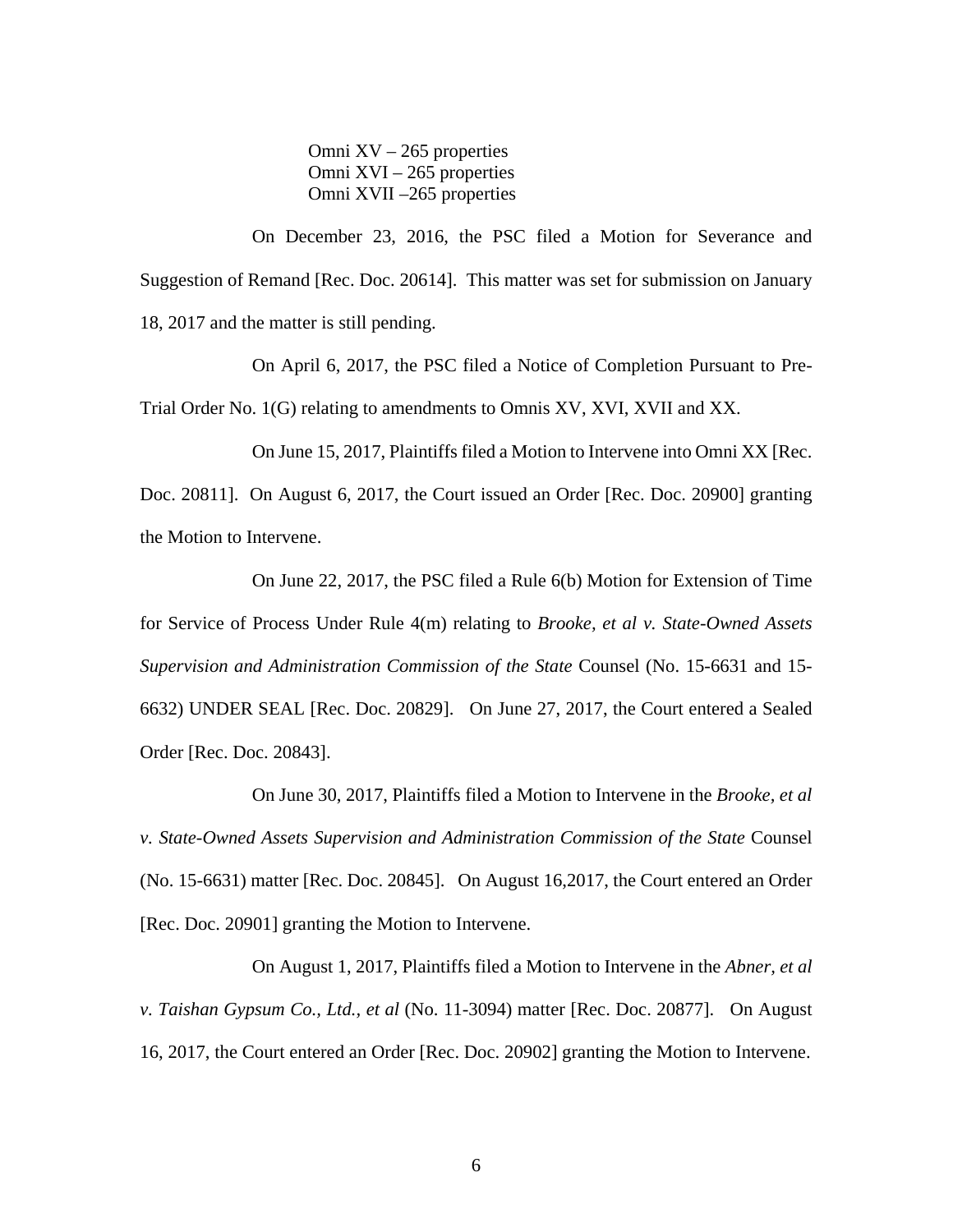On August 2, 2017, the PSC filed a Rule 6(b) Motion for Extension of Time

for Service of Process Under Rule 4(m) relating to *Randy Bayne, et al. v. Taishan Gypsum Co., Ltd. f/k/a Shandong Taihe Dongxin Co., Ltd., et al*, 4:17-cv-01286-KOB (N.D. Ala.)(Omni XXVIII); *Jeremy Macon, et al. v. Taishan Gypsum Co., Ltd. f/k/a Shandong Taihe Dongxin Co., Ltd., et al.*, 1:17-cv-01287-VEH (N.D. Ala.)(Omni XXI); *Kelly Bentz, et al. v. Taishan Gypsum Co., Ltd. f/k/a Shandong Taihe Dongxin Co., Ltd., et al.,* 1:17-cv-02892-AT (N.D. Ga.)(Omni XXX); *Debra Peoples, et al. v. Taishan Gypsum Co., Ltd. f/k/a Shandong Taihe Dongxin Co., Ltd., et al.,* 1:17-cv-02890-TWT (N.D. Ga.)(Omni XXII); *Donna Polk, et al. v. Taishan Gypsum Co., Ltd. f/k/a Shandong Taihe Dongxin Co., Ltd., et al.*, 1:17cv216H50-JCG (S.D. Miss.)(Omni XXIII); *Lela and Melinda Allen, et al. v. Taishan Gypsum Co., Ltd. f/k/a Shandong Taihe Dongxin Co., Ltd., et al.,* 1:17-cv-217LG-RHW (S.D. Miss.)(Omni XXXI); *David and Melody Bright, et al. v. Taishan Gypsum Co., Ltd. f/k/a Shandong Taihe Dongxin Co., Ltd., et al.*, 2:17-cv-00035-FL (E.D.N.C.)(Omni XXIV); *Harry DeOliveira, et al. v. Taishan Gypsum Co., Ltd. f/k/a Shandong Taihe Dongxin Co., Ltd., et al.*, 4:17-cv-02019-MDL (D.S.C.)(Omni XXV); *James and Deloris Redden, et al. v. Taishan Gypsum Co., Ltd. f/k/a Shandong Taihe Dongxin Co., Ltd., et al.*, 1:17-cv-01146 (W.D. Tenn.)(Omni XXVI); *Andy Mertlitz, et al. v. Taishan Gypsum Co., Ltd. f/k/a Shandong Taihe Dongxin Co., Ltd., et al.*, 5:17-cv-00140 (E.D. Tx.)(Omni XXVII); and *Kenneth D. Lochhead and Maria L. Webste, et al. v. Taishan Gypsum Co., Ltd. f/k/a Shandong Taihe Dongxin Co., Ltd., et al.*, 7:17-cv-00294 (S.D. Tx.)(Omni XXXII) [Rec. Doc. 20885]; as well as (Exhibit A) Notice of Potential Tag-Along [Rec. Doc. 20886].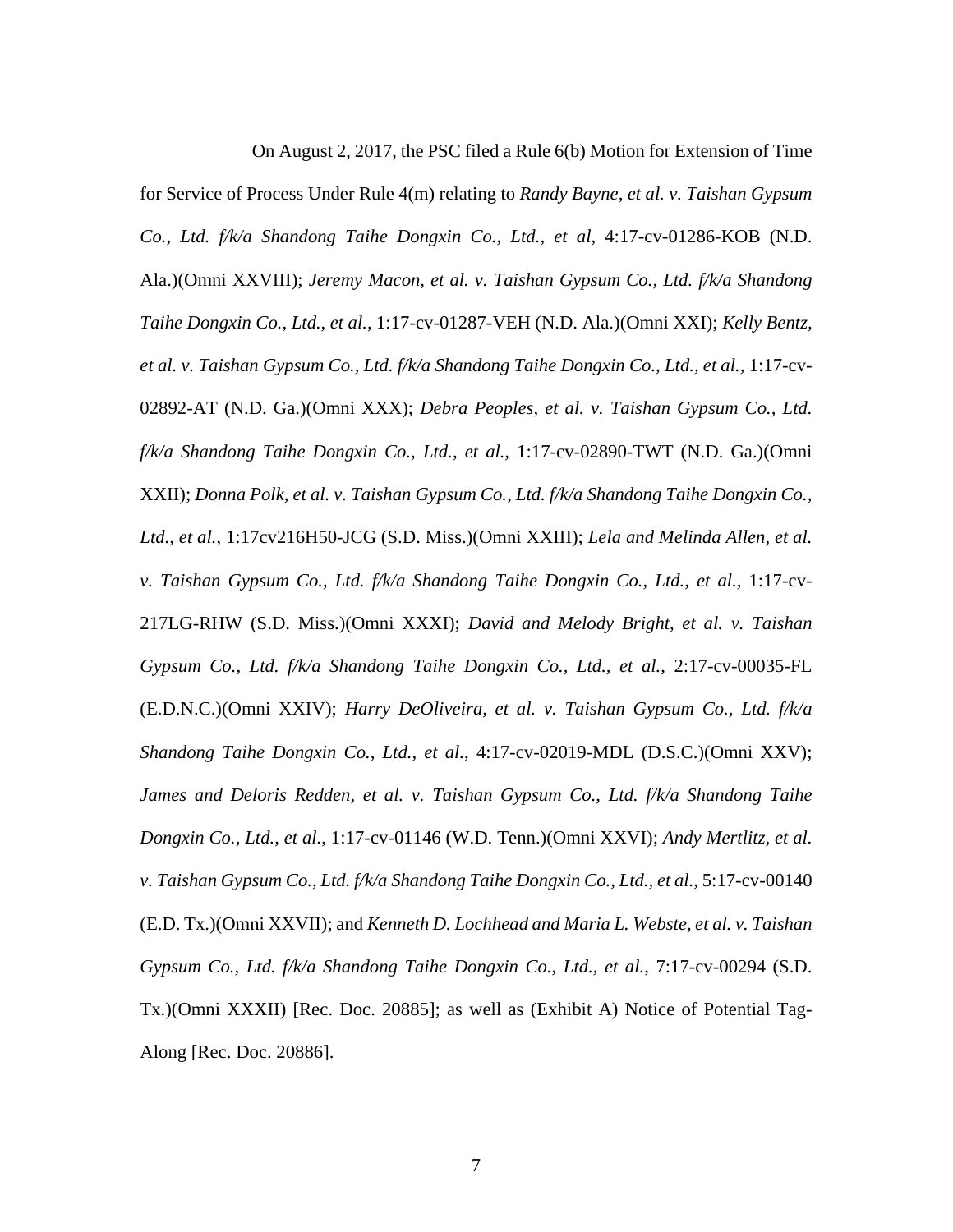On November 1, 2017, Plaintiffs filed a Motion to Intervene [Rec. Doc. 21056] in the following matters: *Allen, et al. v. Taishan Gypsum Co., Ltd. f/k/a Shandong Taihe Dongxin Co., Ltd., et al.*, 2:17-cv-08288 (E.D.La.); *Bayne, et al. v. Taishan Gypsum Co., Ltd. f/k/a Shandong Taihe Dongxin Co., Ltd., et al*, 2:17-cv-08284 (E.D.La.); *Bentz, et al. v. Taishan Gypsum Co., Ltd. f/k/a Shandong Taihe Dongxin Co., Ltd., et al.*, 2:17-cv-08286 (E.D.La.); *Brooke, et. al. v. The State-Owned Assets Supervision and Administration Commission of the State Counsel*, 2:15-cv-04127 (E.D.La.); *Brooke, et. al. v. The State-Owned Assets Supervision and Administration Commission of the State Counsel*, 2:15-cv-06631 (E.D.La.); and *Brooke, et. al. v. The State-Owned Assets Supervision and Administration Commission of the State Counsel*, 2:15-cv-06632 (E.D.La.). On January 3, 2018, the Court entered an Order [Rec. Doc. 21106] granting the Motion to Intervene.

On November 7, 2017, Plaintiffs filed an Omnibus Motion to Amend Protective Complaints by Interlineation [Rec. Doc. 21062] in the matters of *Allen, et al. v. Taishan Gypsum Co., Ltd. f/k/a Shandong Taihe Dongxin Co., Ltd., et al.*, 2:17-cv-08288 (E.D.La.); *Bayne, et al. v. Taishan Gypsum Co., Ltd. f/k/a Shandong Taihe Dongxin Co., Ltd., et al.*, 2:17-cv-08284 (E.D.La.); *Bentz, et al. v. Taishan Gypsum Co., Ltd. f/k/a Shandong Taihe Dongxin Co., Ltd., et al.*, 2:17-cv-08286 (E.D.La.); *Bright, et al. v. Taishan Gypsum Co., Ltd. f/k/a Shandong Taihe Dongxin Co., Ltd., et al.,* 2:17-cv-08290 (E.D.La.); *DeOliveira v. Taishan Gypsum Co., Ltd. f/k/a Shandong Taihe Dongxin Co., Ltd., et al.,* 2:17-cv-08291 (E.D.La.); *Lochhead, et al. v. Taishan Gypsum Co., Ltd. f/k/a Shandong Taihe Dongxin Co., Ltd., et al.,* 2:17-cv-08294 (E.D.La.); *Macon, et al. v.*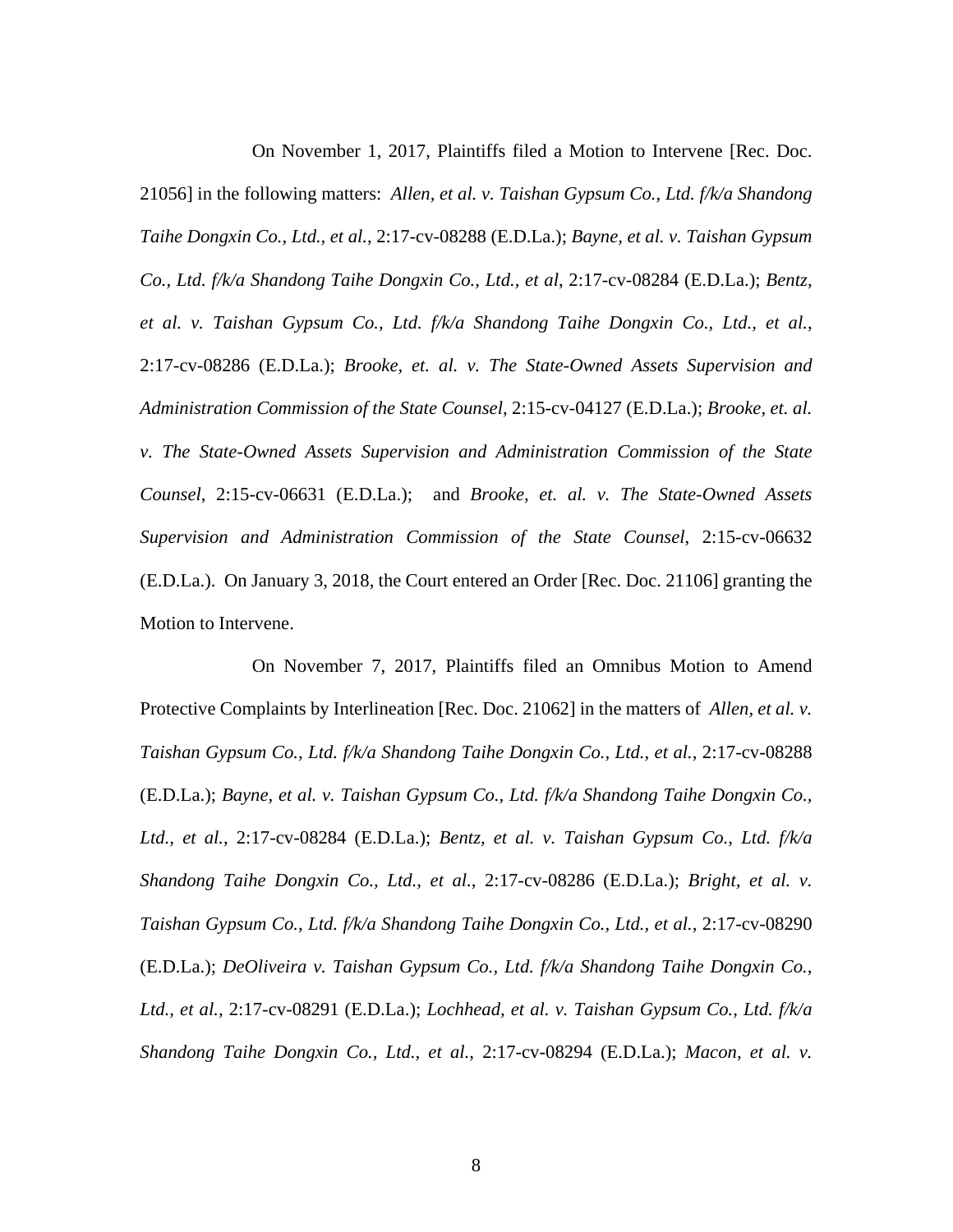*Taishan Gypsum Co., Ltd. f/k/a Shandong Taihe Dongxin Co., Ltd., et al., 2:17-cv-08283* (E.D.La.); *Mertlitz v. Taishan Gypsum Co., Ltd. f/k/a Shandong Taihe Dongxin Co., Ltd., et al.,* 2:17-cv-08293 (E.D.La.); *Peoples, et al. v. Taishan Gypsum Co., Ltd. f/k/a Shandong Taihe Dongxin Co., Ltd., et al*., 2:17-cv-08285 (E.D.La.); *Polk, et al. v. Taishan Gypsum Co., Ltd. f/k/a Shandong Taihe Dongxin Co., Ltd., et al*., 2:17-cv-08287 (E.D.La.); and *Redden, et al. v. Taishan Gypsum Co., Ltd. f/k/a Shandong Taihe Dongxin Co., Ltd., et al.*, 2:17-cv-08292 (E.D.La.). On November 9, 2017, the Court issued an Order granting the motion [Rec. Doc. 21069].

On December 26, 2017, Plaintiffs' filed a Motion to Intervene in the matters of *Brooke, et. al. v. The State-Owned Assets Supervision and Administration Commission of the State Counsel*, 2:15-cv-04127 (E.D.La.) (Omni XX(c)); *Brooke, et. al. v. The State-Owned Assets Supervision and Administration Commission of the State Counsel*, 2:15-cv-06631 (E.D.La.)(Third Omnibus Intervention Complaint); *Brooke, et. al. v. The State-Owned Assets Supervision and Administration Commission of the State Counsel*, 2:15-cv-06632 (E.D.La.) (Second Omnibus Intervention Complaint) [Rec. Doc. 20115].

# IV. PLAINTIFFS' MOTIONS TO ESTABLISH A PLAINTIFFS' LITIGATION FEE AND EXPENSE FUND

On March 22, 2011, the PSC filed a Motion to Establish a Court Supervised Account for Voluntary Deposit of Funds to Compensate and Reimburse Common Benefit Counsel [Rec. Doc. 8308]. On April 13, 2011, the Court entered an Order directing that any party may voluntarily deposit seventeen percent (17%) of settlement proceeds for common benefit fees (12%) and costs (5%) into the registry of the Court [Rec. Doc. 8545.]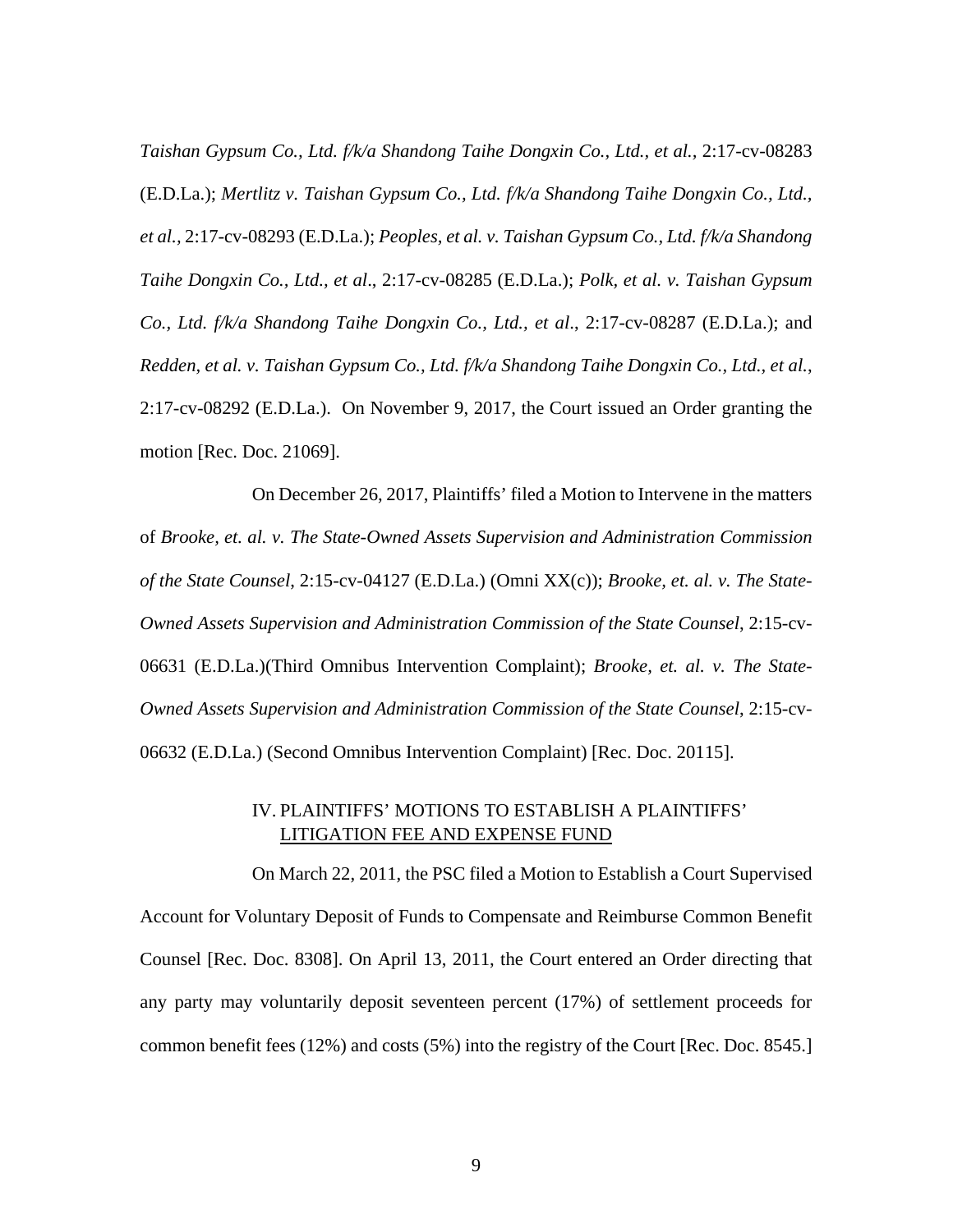A number of voluntary deposits have been made to the Clerk of Court pursuant to the motion.

#### V. KNAUF REMEDIATION PROGRAM

The Lead Contractor in the Knauf settlements, Moss & Associates, continues to manage the remediation for program homes and condominium units. Remediation is complete on approximately 2,209 homes and 633 condominiums, work has begun on 1 home and no more remediations are scheduled.

To date, Moss has mailed out 2,847 Work Authorization packets to homeowners in the various states. Moss has received 2,847 executed Work Authorization packets, and no Work Authorization packets are outstanding. Homeowners and/or counsel with questions about remediations may call Moss & Associates at 1-954-524-5678.

# VI. INEX, BANNER, KNAUF, L&W and GLOBAL SETTLEMENTS

On February 7, 2013, the Court entered an Order and Judgment: (1) Certifying the INEX, Banner, Knauf, L&W, and Global Settlement Classes, and (2) Granting Final Approval to the INEX, Banner, Knauf, L&W, and Global Settlements [Rec. Doc. 16570]. On February 19, 2013, the Court issued an Order Correcting Clerical Error [Rec. Doc. 16580] in the February 7, 2013 Order [16570].

On March 13, March 15, and April 24 2013, the Court entered Orders and Judgments: (1) Appointing Allocation Committees for the INEX and Global Settlements; and (2) Approving Allocation Plans for the INEX, Banner and Global Settlements [Rec. Doc. 16609, 16616, 16782]. The registration period for the Knauf, Banner, INEX, Global, and/or L&W Class Settlements expired on October 25, 2013 [Rec. Doc. 17157].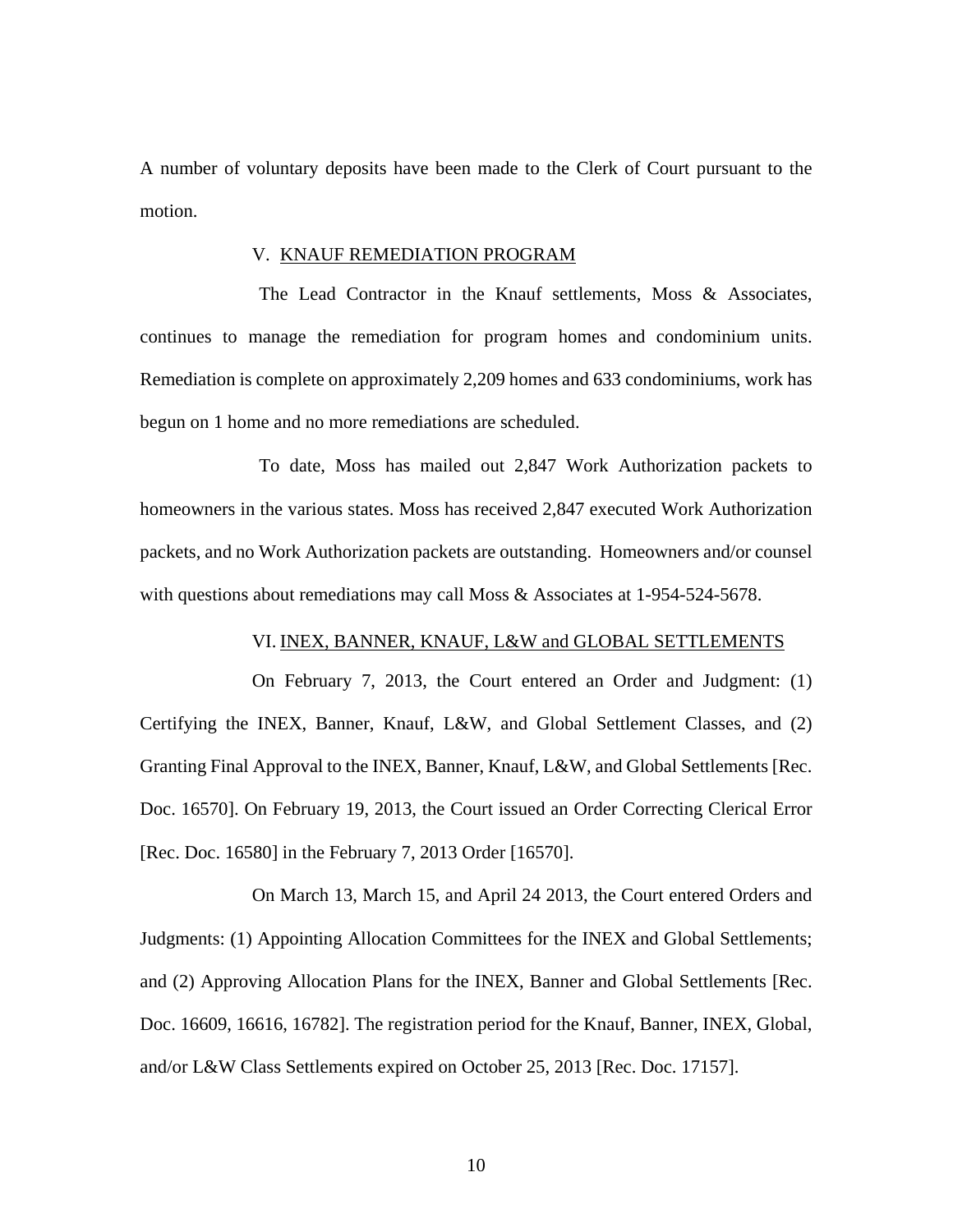A representative from BrownGreer will be present at the status conference to address settlement claims issues. BrownGreer filed Notices of Approved Claims Administrator Procedures [Rec. Doc. 17090 and 17160]; these procedures are recited in nine Claims Administrator Procedures from September 12, 2013 through September 11, 2014. Further, the BrownGreer representative and Plaintiffs' Liaison Counsel will be prepared to address the issue raised at the November 18, 2016 status conference regarding uncashed checks issued by the Settlement Administrator.

On August 12, 2013, a Joint Notice of Filing of Settlement Documents was filed by PLC and KLC [Rec. Doc. 16978] attaching the Settlement Agreement Regarding Post-December 9, 2011 Claims Against the Knauf Defendants in MDL No. 2047, with attached exhibits.

On August 19, 2013, Class Counsel filed a Motion to Establish Various Qualified Settlement Funds (QSFs) and to Appoint Fund Administrator and Depository Bank relating to the Global, Knauf, Banner, InEx and L&W Settlements [Rec. Doc. 17009]. On September 9, 2013, the Court issued various Orders approving the QSF's [Rec. Docs. 17064 thru 17076]. The Whitney National Bank was substituted as Escrow Agent in place of US Bank as the depository bank for the Remediation Fund [Rec. Doc. 17219].

On October 19, 2016, the Knauf Defendants filed a Motion to Extinguish Settlement Obligations [Rec. Doc. 20517]. At the November 18, 2016 status conference, the Court permitted additional time for parties to file objections [Rec. Doc. 20553]. On December 22, 2016, the Court issued an Order granting the motion, except only as to certain cases listed in the Order [Rec. Doc. 20609].

11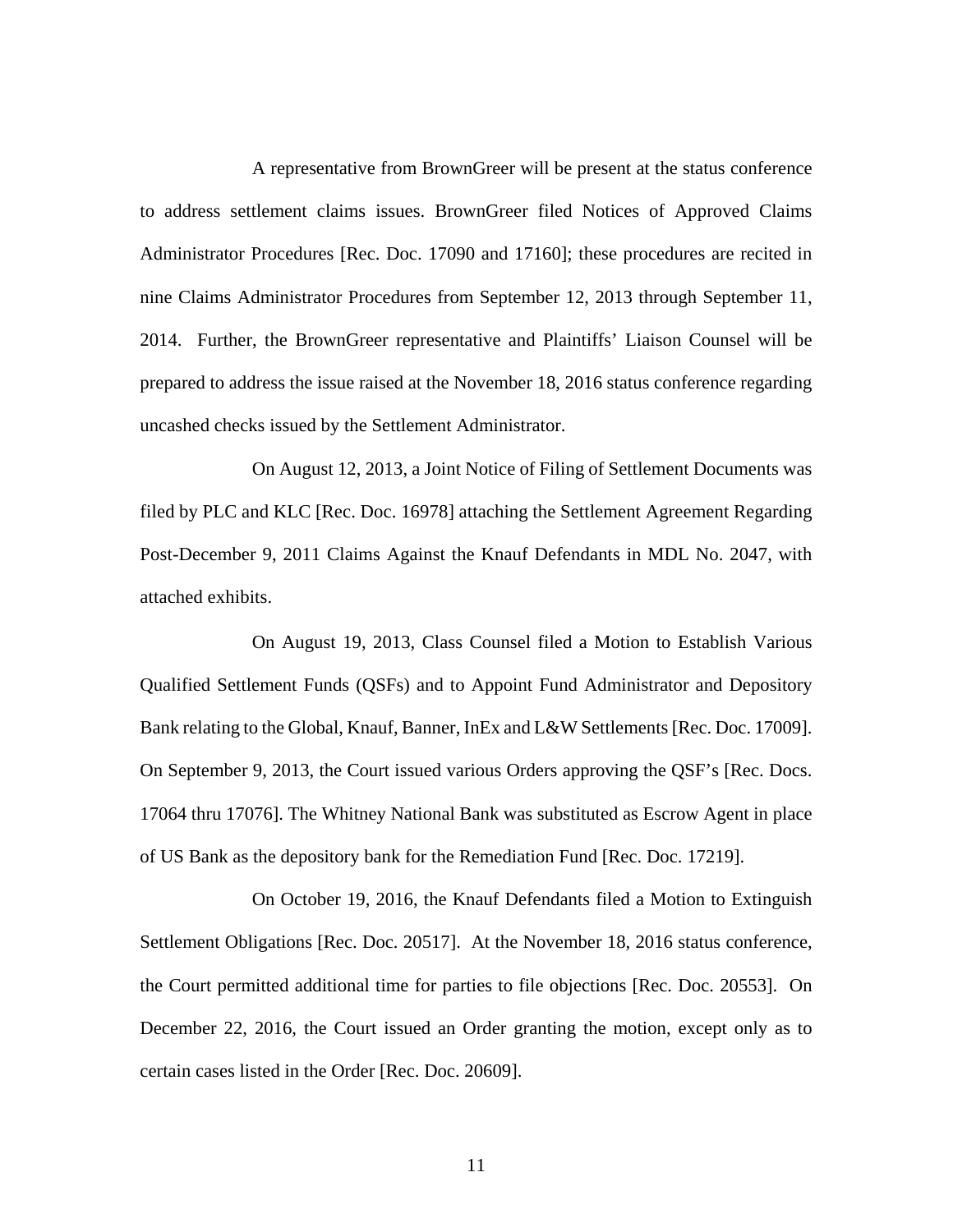On May 13, 2016, Villas at Oak Hammock filed a Motion to Vacate Order of Extinguishment [Rec. Doc. 20247]. On May 23, 2016, the Knauf Defendants filed their opposition [Rec. Doc. 20261]. Claimants filed a reply on May 23, 2016 [Rec. Doc. 20276]. This matter is under submission.

On August 7, 2017, Interior Exterior Building Supply, LP filed a Motion for Injunctive Relief [Rec. Doc. 20891]. On September 5, 2017, Arch Insurance Company filed a Motion and Incorporated Memorandum to Adopt Interior Exterior's Motion for Injunctive Relief [Rec. Doc. 20941]. On September 22, 2017, an Unopposed Motion to Continue and Reset Submission Date for Interior Exterior Building Supply, LP's Motion for Injunctive Relief [Rec. Doc. 20966] was filed with the Court. On September 25, 2017, the Court issued an Order [Rec. Doc. 20967] resetting the submission date for October 18, 2017. On October 10, 2017, Winston Burns, Jr. and Wendy Burns filed a Memorandum in Opposition to Interior Exterior Building Supply, LP's Motion Injunctive Relief [Rec. Doc. 21032]. On October 12, 2017, Interior Exterior Building Supply, LP filed a Motion for Leave to File Supplemental Motion for Injunctive Relief [Rec. Doc. 21042 and 21066] and a Request for Oral Argument [Rec. Doc. 21043]. On October 12, 2017, Livers Construction, Inc. filed a Motion to Intervene and Adopt Interior Exterior's Motion for Injunctive Relief [Rec. Doc. 21044].

On September 26, 2017, a Motion to Extinguish the Knauf Defendants' Settlement Obligations for Certain Remediation Claims was filed with the Court [Rec. Doc. 20968].

## VII. TAISHAN, BNBM AND CNBM DEFENDANTS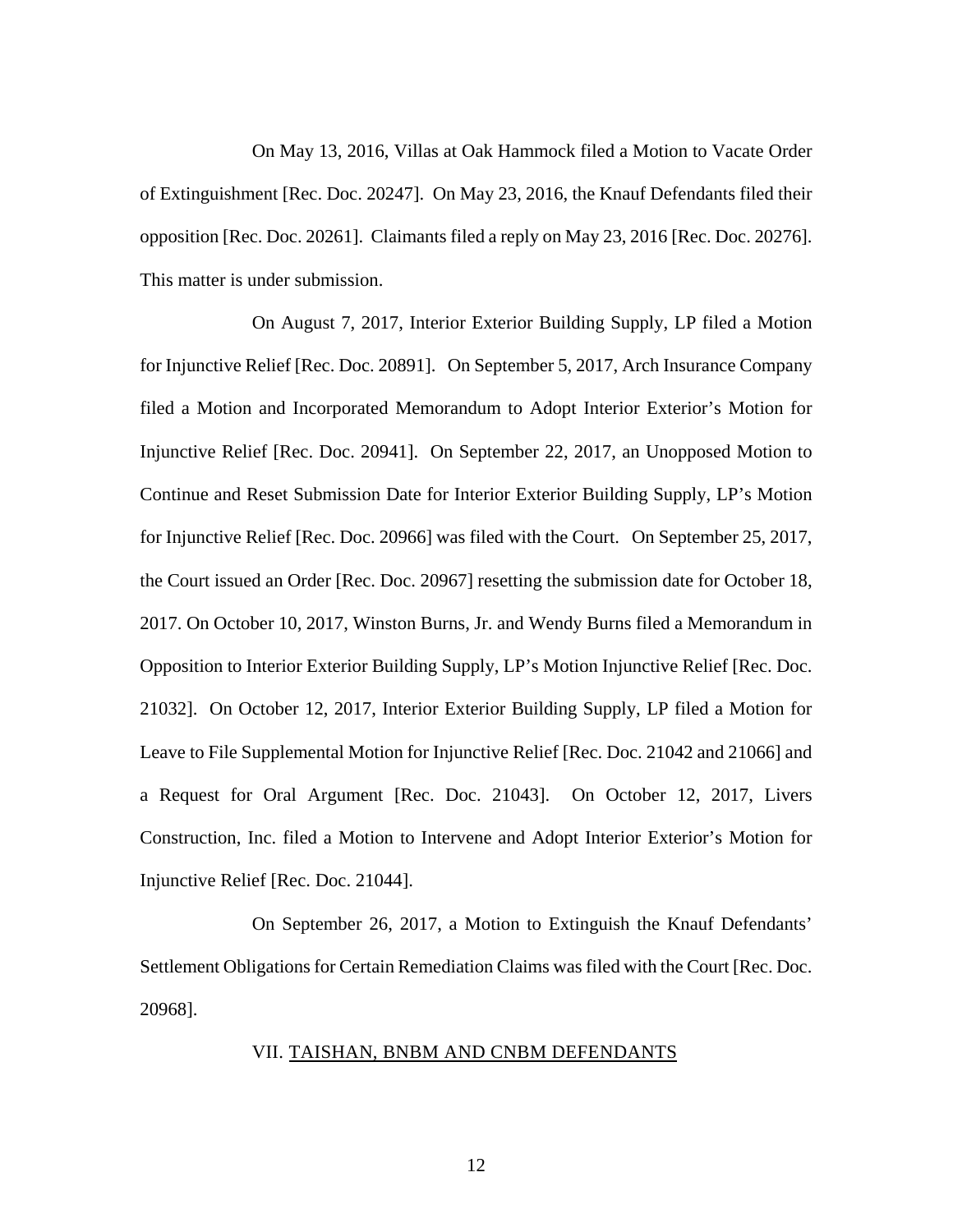The Court has issued Orders establishing three (3) tracks in connection with proceedings involving the Taishan, BNBM and CNBM Defendants [*see*, Rec. Docs. 18757 and 18844].

## **1. The Court's July 17, 2014 Contempt Court Track:**

On June 20, 2014, the Court ordered Taishan Gypsum Co., Ltd. f/k/a Shandong Taihe Dongxin Co., Ltd. to appear in open court on July 17, 2014 to be examined as a judgment debtor [Rec. Doc. 17774]. Taishan failed to appear for the July 17, 2014 Judgment Debtor Examination and the Court held Taishan in contempt [Rec. Doc. 17869] and Ordered that Taishan pay \$15,000.00 in attorney's fees to Plaintiffs' counsel; that Taishan pay \$40,000.00 as a penalty for contempt; that Taishan, and any of its affiliates or subsidiaries be enjoined from conducting any business in the United States until or unless it participates in this judicial process, and if Taishan violates the injunction, it must pay a further penalty of 25% of the profits earned by the Company or its affiliate who violate the Order for the year of the violation.

A telephone status conference took place on September 17, 2015, and the Court issued a Minute Entry [Rec. Doc. 19526] setting an evidentiary hearing on spoliation, contempt, adverse inferences and possible penalties, if necessary, on November 10, 2015 at 9:00 a.m. The Evidentiary Hearing took place on November 17, 2015 and on December 15, 2015, the Court heard closing arguments from both sides regarding the November 17, 2015 hearing. On January 8, 2016, the Court entered Findings of Fact and Conclusions of Law [Rec. Doc. 19559].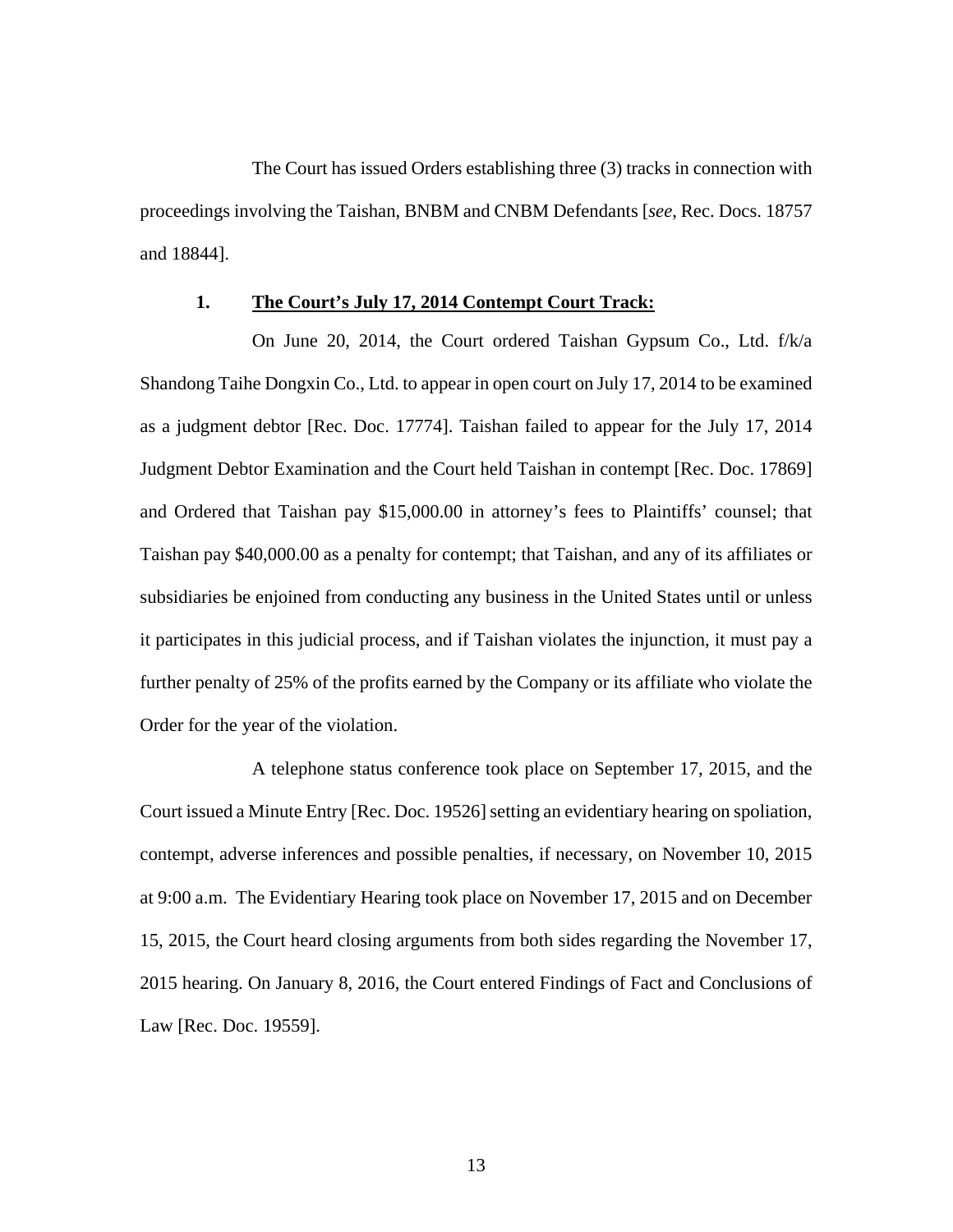On February 10, 2016, a Motion to Substitute Motion of Plaintiff-Intervenors and the Plaintiffs' Steering Committee to Enforce the Court's July 17, 2014 Contempt Order and Injunction and Accompanying Memorandum of Law In Support thereof [Rec. Doc. 20636] was filed with the Court. On February 13, 2017, Taishan filed its Response In Opposition to PSC's Substituted Motion to Enforce the Court's July 17, 2014 Contempt Order and Injunction [Rec. Doc. 20655], BNBM filed its Memorandum of Law in Opposition to the Substituted Motion of the Plaintiff Intervenors and the Plaintiffs' Steering Committee to Enforce the Courts July 17, 2014 Contempt Order and Injunction [Rec. Doc. 20668] and CNBM filed its Opposition to Plaintiffs' Motion to Enforce the Court's July 17, 2014 Contempt Order and Injunction [Rec. Doc. 20659]. On February 16, 2017, Taishan filed a Supplemental to Taishan's Response in Opposition to PSC's Substituted Motion to Enforce the Court's July 17, 2014 Contempt Order and Injunction [Rec. Doc. 20664]. On February 22, 2017, Plaintiffs' Reply to Defendants' Oppositions to Plaintiffs' Motion to Enforce the Court's July 17, 2014 Contempt Order and Injunction was filed under seal [Rec. Doc. 20688]. On June 16, 2017, Plaintiff-Intervenors and the PSC filed a Notice of Errata for Substituted Motion to Enforce the Court's July 17, 2014 Contempt Order [Rec. Doc. 20813].

## **2. Class Damages Track:**

On July 23, 2014, Omnibus Motion for Class Certification Pursuant to Rules  $23(a)(1)-(4)$  and  $23(b)(3)$  was filed by Plaintiffs [Rec. Doc. 17883] and on September 26, 2014, the Court issued Findings of Fact and Conclusions of Law With Respect to Plaintiffs' Omnibus Motion for Class Certification Pursuant to Rules 23(a)(1)-(4) and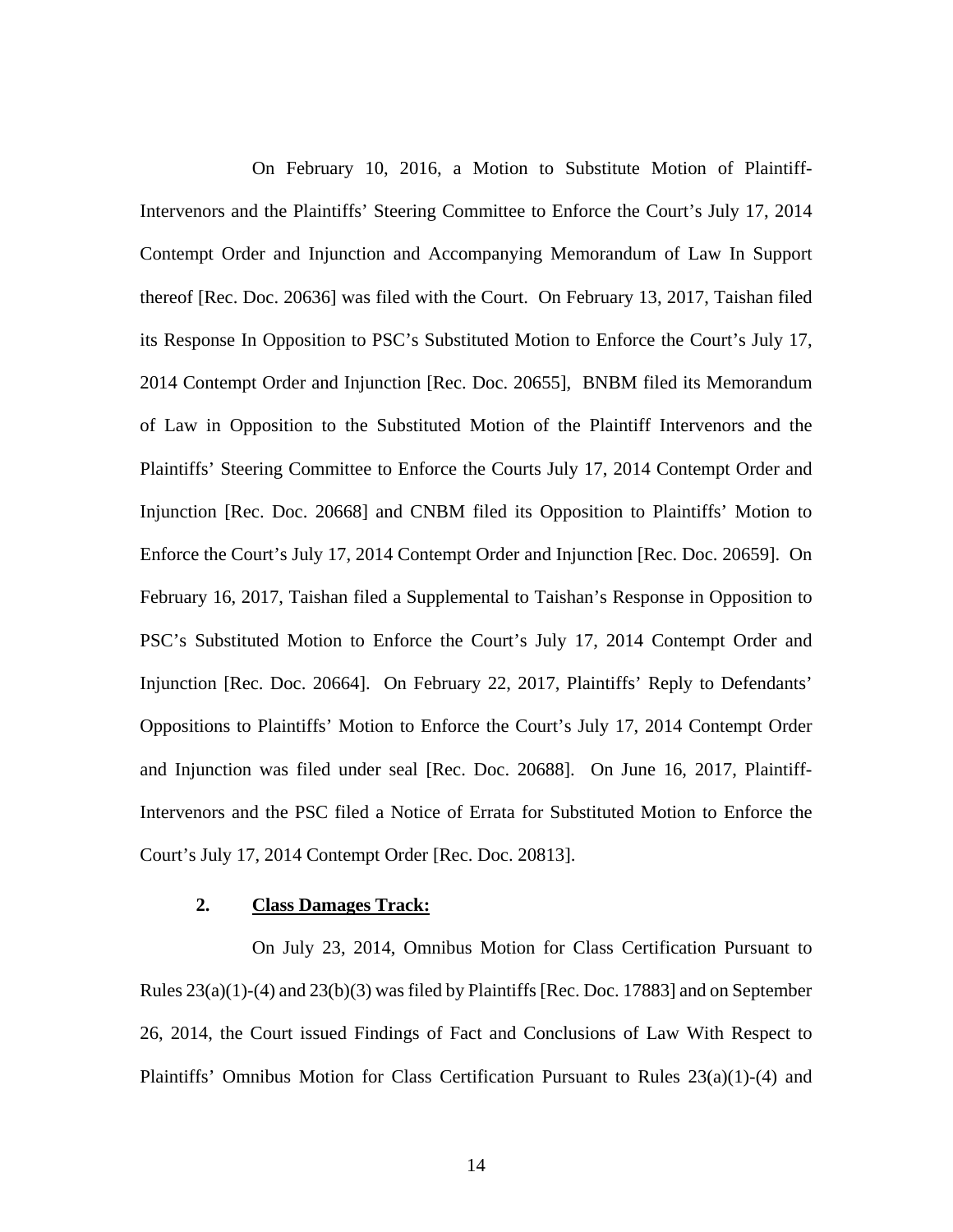23(b)(3) [Rec. Doc. 18028], which also issued Legal Notice [Rec. Doc. 18028-1]. The PSC represented that notices were sent in accordance with the Court's Order.

On October 29, 2014, Plaintiffs filed a Motion for Assessment of Class Damages Pursuant to Rule 55(b)(2)(B) and Request for Approval of Supplemental Notice [Rec. Doc. 18086] ("PSC's Motion for Assessment of Class Damages"). On March 2, 2015, Plaintiffs filed Proposed Findings of Fact and Conclusions of Law [Rec. Doc. 18405] with respect to the Motion for Assessment of Class Damages. On May 8, 2015, Taishan moved to decertify the class [Rec. Doc. 18879] and the BNBM and CNBM entities joined in Taishan's motion [Rec. Docs. 18883 and 18885, respectively]. (*See* May 28, 2015 Minute Entry [Rec. Doc. 19035] and Transcript.)

An evidentiary hearing, with oral argument, on the PSC's Motion for Assessment of Class Damages occurred on June 9, 2015.

On September 8, 2015 the PSC notified the Court that its proposed class of claimants for remediation decreased again from 3,852 claimants to potentially fewer than 1,800 as a result of the Plaintiffs' voluntary dismissals. In response, Taishan submitted a supplemental class damages opposition to address the Plaintiffs' class damages revisions. [Rec. Doc. 19490.] Taishan also filed a motion to set a briefing schedule on class decertification. [Rec. Doc. 19546.] BNBM joined in Taishan's motion for a briefing schedule. On October 5, 2015, the PSC filed its Opposition [Rec. Doc. 19572]. The number of claimants has been the subject of ongoing meet and confer discussions and the PSC recently filed with the Court on July 25, 2017 the PSC filed its most recent updated Class Plaintiffs' spreadsheet (*see* Rec. Docs. 20824 and 20875).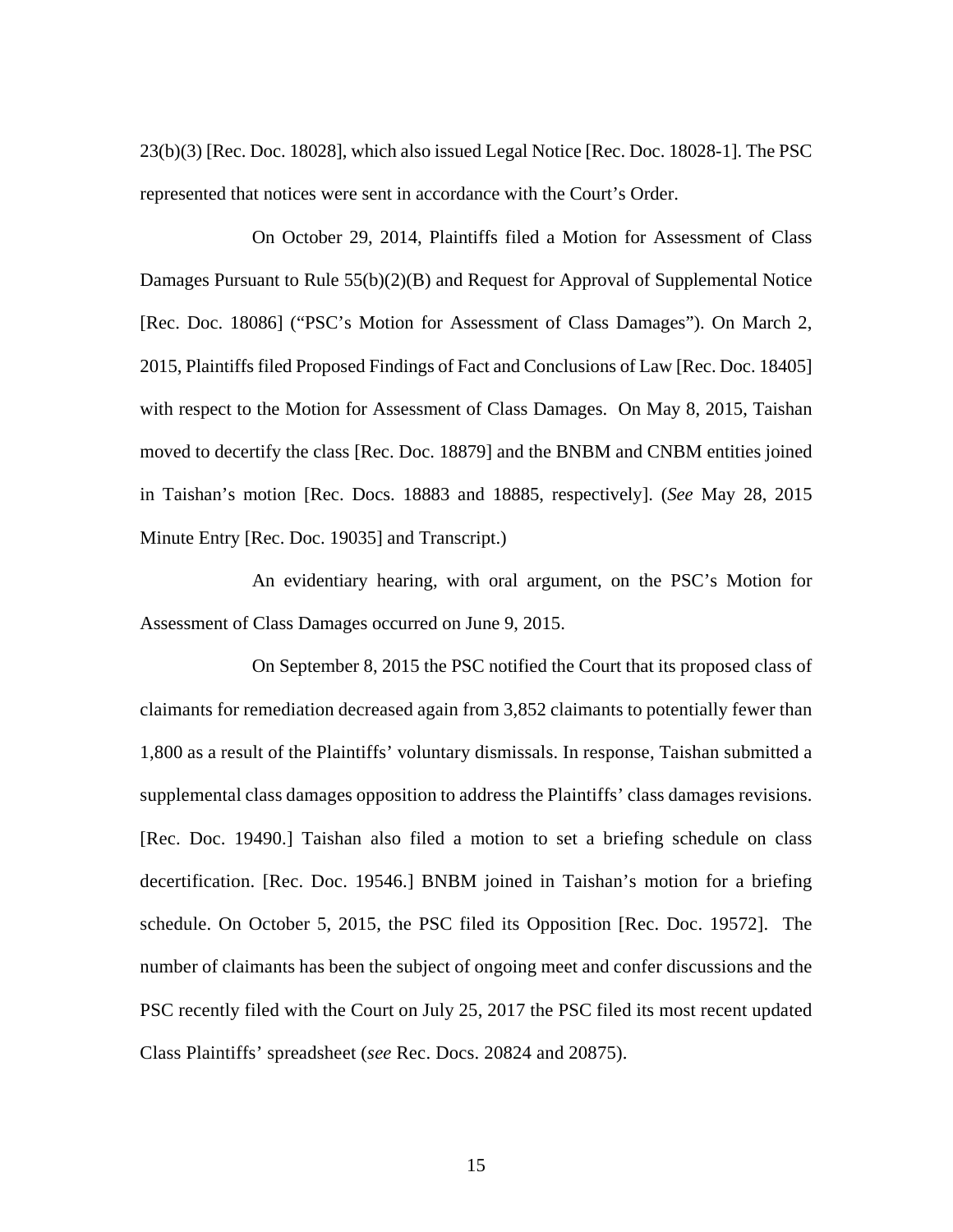On November 6, 2015, the PSC filed a Motion for Expedited Hearing on Setting Phased Individual Damage Trials Against Taishan [Rec. Doc. 19705]. On November 10, 2015, Taishan filed its preliminary response/opposition to the PSC's Motion for Expedited Hearing [Rec. Doc. 19712]. On November 12, 2015, the PSC filed a Motion for Leave to File PSC reply and proposal for scheduling individual damages mini trials [Rec. Doc. 19721]. On November 16, 2015, BNBM filed its response to the PSC's motion for Individual Damage Trials [Rec. Doc. 19738]. The Court has not taken any action on the aforementioned PSC motions.

On December 23, 2016, the PSC filed a Supplemental Brief in Support of Motion for Class Damages, Reply to Taishan's Second Supplemental Response to Plaintiffs' Motion for Class Damages and Proposed Trial Plan [Rec. Doc. 20634]. On December 30, 2016, the Taishan Defendants filed a Motion to Exclude Portions of Plaintiffs' Supplemental Brief in Support of Motion for Class Damages [Rec. Doc. 20620], BNBM filed a Joinder [Rec. Doc. 20622] and on January 3, 2017, CNBM filed a Joinder [Rec. Doc. 20623]. On December 30, 2016, Taishan Defendants filed a Motion to Strike December 23, 2016 Declaration of Ronald E. Wright, P.E. [Rec. Doc. 20619], BNBM filed a Joinder [Rec. Doc. 20621], and on January 3, 2017, CNBM filed a Joinder [Rec. Doc. 20623]. On January 5, 2017, the PSC filed a Response to Taishan's Motion to Strike December 23, 2016 Declaration of Ronald E. Wright, P.E., and Taishan's Motion to Exclude Portions of Plaintiffs' Supplemental Brief in Support of Motion for Class Damages [Rec. Doc. 20625]. On April 21, 2017, the Court issued Findings of Fact and Conclusions of Law Related to the June 9, 2015 Damages Hearing [Rec. Doc.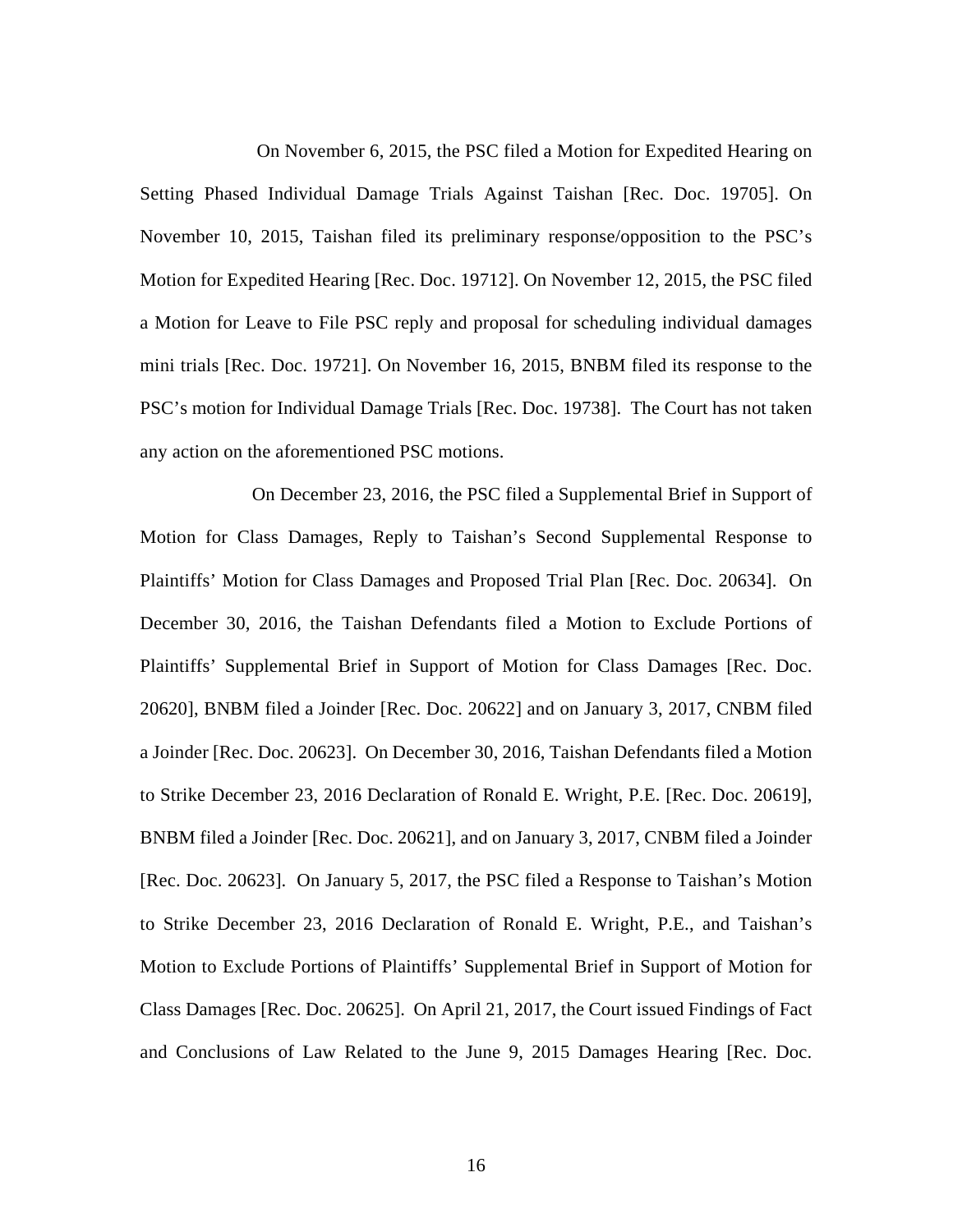20741]. On May 22, 2017, Taishan filed a Motion to Amend the Order Denying Class Decertification and the Class Damages Order and to Certify for Interlocutory Appeal Under Section 1292(b) [Rec. Doc. 20778]. On June 15, 2017, the PSC filed a Response in Opposition to Taishan's Motion to Amend the Order Denying Class Decertification and the Class Damages Order and to Certify for Interlocutory Appeal Under Section 1292(b) [Rec. Doc. 20809]. On May 22, 2017, CNBM and BNBM filed a Motion to Certify an Immediate Appeal from the Court's Findings of Fact and Conclusions of Law Related to the June 9, 2015 Damages Hearing (§ 1292(b) Motion #3) [Rec. Doc. 20781]. On May 23, 2017, the PSC filed a Motion for Extension of Time to Reset Hearing and for Expedited Consideration [Rec. Doc. 20785], on May 23, 2017, Defendants filed a Joint Response to the PSC's motion [Rec. Doc. 20787], and on May 25, 2017, the PSC filed a Reply in further support of its motion [Rec. Doc. 20797]. On June 1, 2017, the Court entered an Order [Rec. Doc. 20799] granting the PSC's Motion for Extension and setting a briefing schedule. The Court held that the motions "will be set for submission without oral argument, on July 7, 2017. If the Court determines oral argument would be helpful, it will schedule a hearing at a later date."

On June 20, 2017, the PSC filed an Updated Class Plaintiffs' Spreadsheet of Taishan Properties With Verified Under Air Living Square Footage Pursuant to the Court's Findings of Fact and Conclusions of Law Related to the June 9, 2015 Damages Hearing Dated April 21, 2017 [Rec. Doc. 20824] [Rec. Doc. 20741]. On June 23, 2017, the PSC filed an Errata to the Updated Class Plaintiffs' Spreadsheet [Rec. Doc. 20837]. On June 27, 2017, the Baron & Budd, P.C. filed a Supplemental Errata to the Updated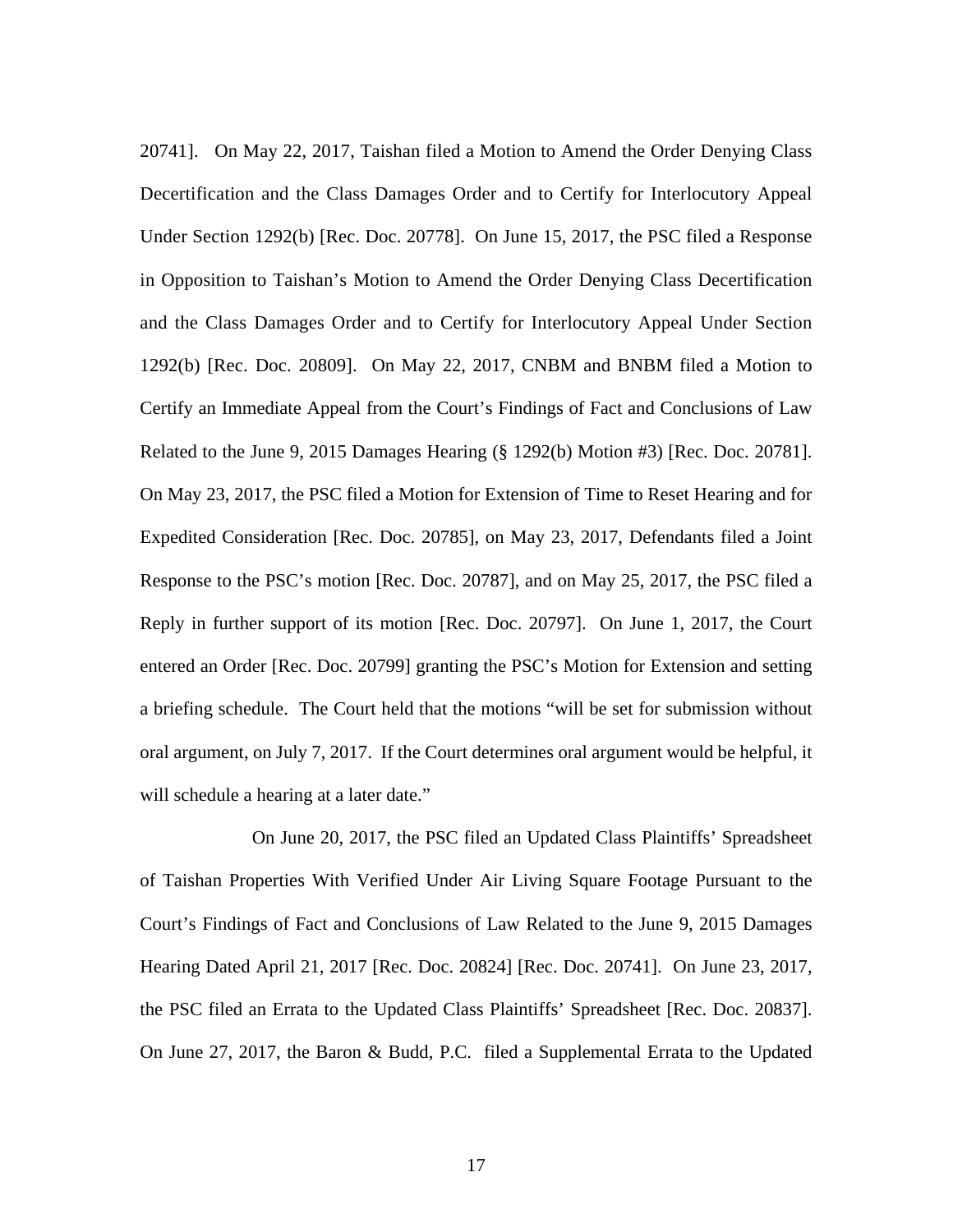Class Plaintiffs' Spreadsheet [Rec. Doc. 20841]. On July 10, 2017, the PSC filed the Second Errata to the Class Plaintiffs' Spreadsheet [Rec. Doc. 20859]. On July 25, 2017, the PSC filed a Supplemental Submission of An Updated Class Plaintiffs' Spreadsheet of Taishan Properties With RS Means Factors, Costs Per Square Foot, and Extended Costs in Connection With the Court's FOFCOL Related to the June 9, 2015 Damages Hearing Dated April 21, 2017 [Rec. Doc. 20824] [Rec. Doc. 20875]. On August 2, 2017, the PSC filed an Addition and Errata to Plaintiffs' Steering Committee's Supplemental Submission of An Updated Class Plaintiffs' Spreadsheet of Taishan Properties With RS Means Factors, Costs Per Square Foot, and Extended Costs [Rec. Doc. 20887]. On August 22, 2017, the PSC filed Submission of Updated Discovery Materials, Documents, and Other Information Regarding Plaintiffs' Claims Against the Taishan Defendants [Rec. Doc. 20912]. On September 14, 2017, the PSC filed Submission of Updated Discovery Materials, Documents, and Other Information Regarding Plaintiffs' Claims Against the Taishan Defendants [Rec. Doc. 20952].

On June 30, 2017, the PSC filed an Analysis of All Taishan Claimants With Regard to Location of Their Properties [Rec. Doc. 20846].

On July 7, 2017, the Builder Plaintiffs filed their Renewed Motion for Class Certification Against Taishan [Rec. Doc. 20865]. The Builder Plaintiffs and Taishan have had discussions regarding a scheduling order for the Builder Plaintiffs' Renewed Motion for Class Certification. Taishan has provided the Builder Plaintiffs with proposed discovery in relation to the motion.

## **3. Jurisdiction Track:**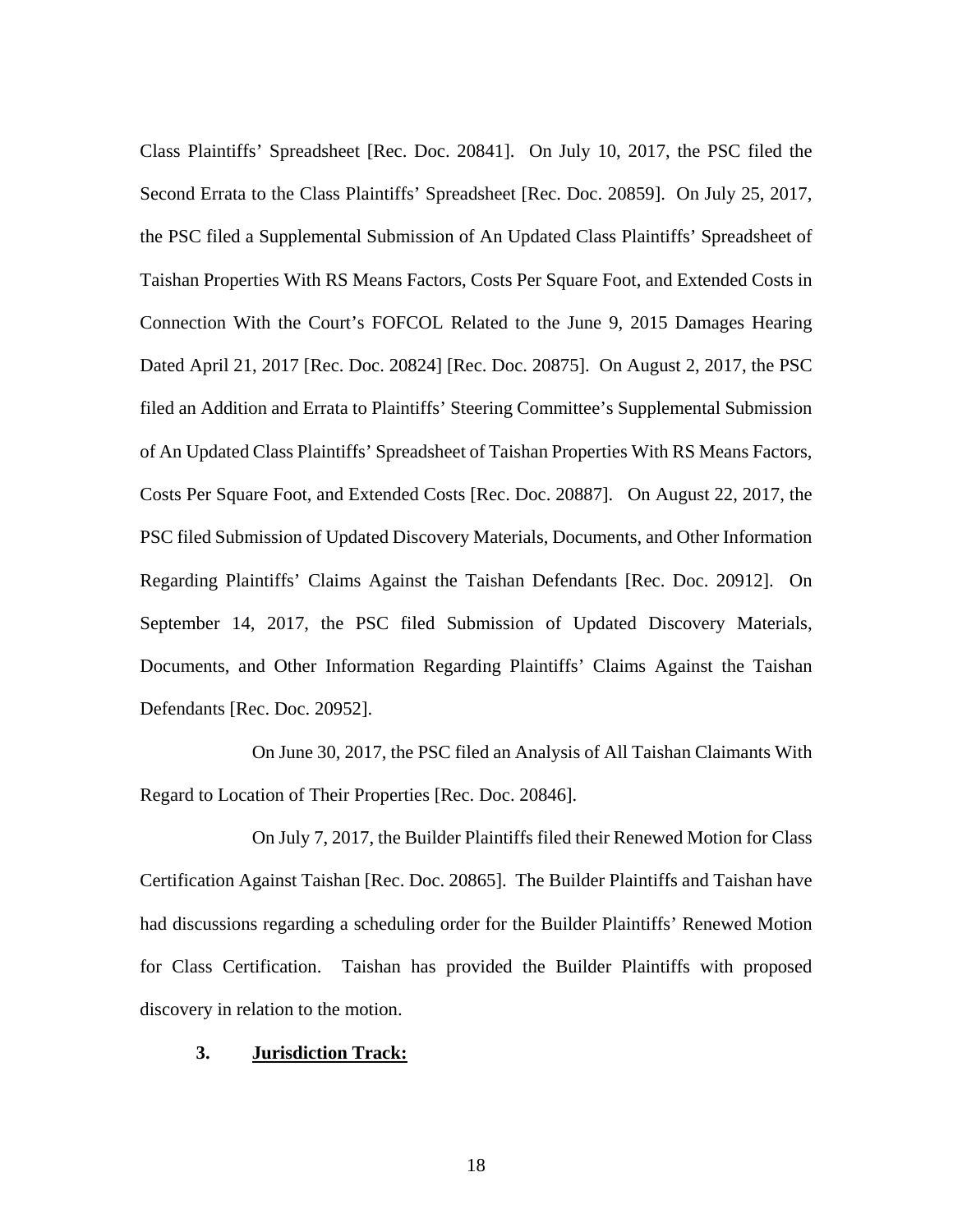On April 1, 2015, CNBM and CNBM Group filed a Motion for Order Preserving Defenses [Rec. Doc. 18581]. On April 2, 2015, the Court granted the motion [Rec. Doc. 18583].

On June 16, 2015, China New Building Materials Group, China New Building Materials Co., CNBMIT Co., CNBMIT Co., Ltd., CNBM USA Corp., and United Suntech Craft, Inc. filed a Motion to Dismiss the Complaints Pursuant to Rules  $12(b)(1)$ , 12(b)(2), 12(b)(4) and 12(b)(5) [Rec. Doc. 19179].

On September 18, 2015, CNBM Group filed a revised motion to dismiss based upon the Foreign Sovereign Immunities Act (FSIA) ("FSIA Motion"). [Rec. Doc. 19527.] On November 2, 2015, the State of Louisiana filed its response to the FSIA Motion [Rec. Doc. 19667], on October 29, 2015, the PSC filed its response UNDER SEAL [Rec. Doc. 19689], on November 24, 2015, CNBM Group filed a reply brief [Rec. Doc. 19798], on November 30, 2015, the PSC filed a Supplemental Response under seal [Rec. Doc. 19681]. On January 8, 2016, the PSC filed a Second Supplemental Response UNDER SEAL [Rec. Doc. 19980] and on January 12, 2016, CNBM Group filed their Second Supplemental Reply [Rec. Doc. 19962], pursuant to the Court's order permitting same [Rec. Doc. 19953].

On October 22, 2015, Beijing New Building Materials Public Limited Company filed a Motion to Dismiss the Complaints Pursuant to Rules 12(b)(2) and 12(b)(5) [Rec. Doc. 19646], and on October 26, 2015, Beijing New Building Material (Group) Co., Ltd. filed a Motion to Dismiss the Complaints Pursuant to Rules 12(b)(2) and 12(b)(5) [Rec. Doc. 19664].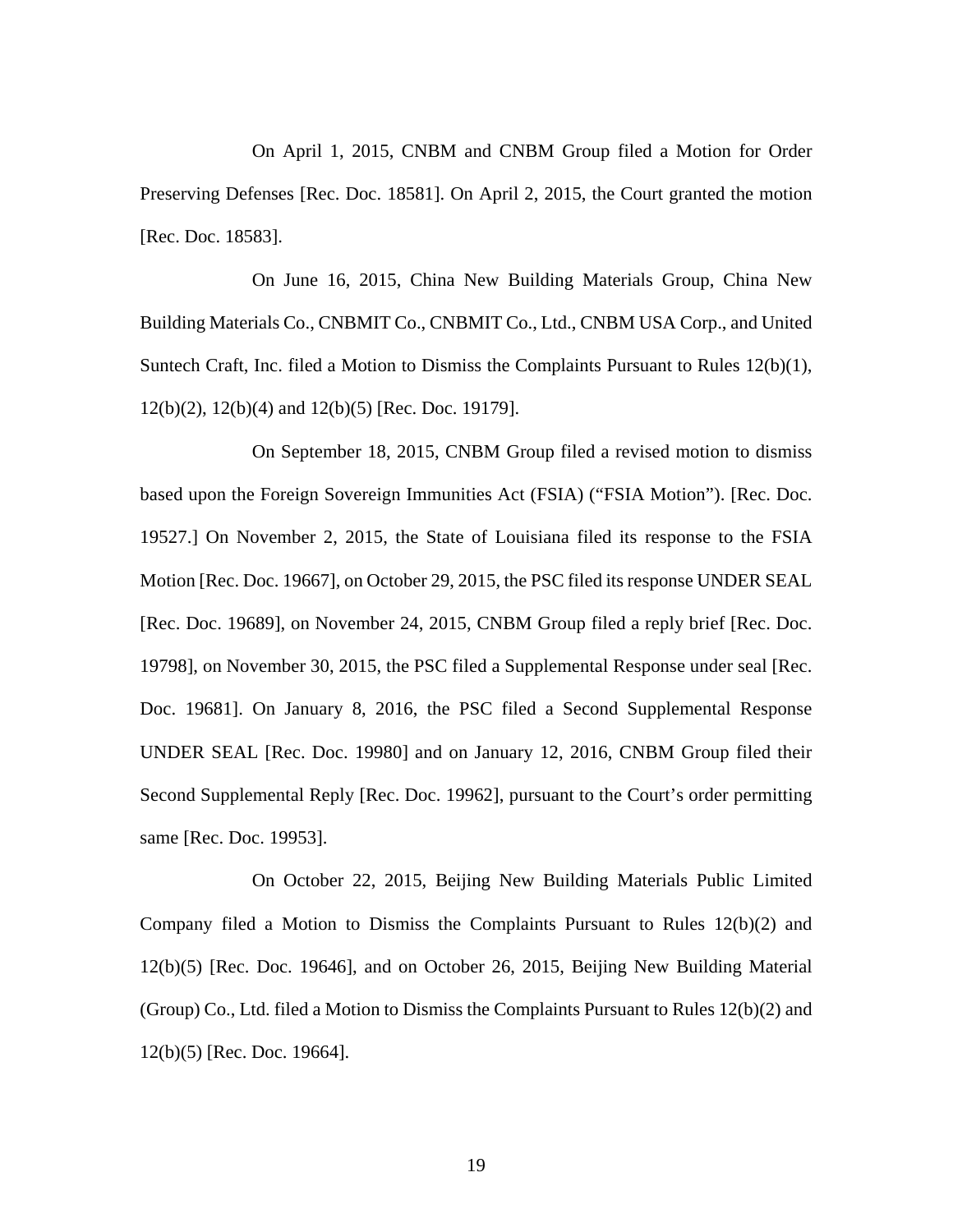On March 9, 2016, the Court granted the Motion to Dismiss by CNBM Group under the FSIA and issued Order & Reasons supporting its Judgment [Rec. Doc. 20150]. On December 12, 2016, the Plaintiffs' Steering Committee filed a Supplement Omnibus Response in Opposition to Defendants' Motions to Dismiss [Rec. Doc. 20591]. On December 23, 2016, BNBM filed a Response to PSC's Supplement to Omnibus Response in Opposition to Defendants' Motions to Dismiss [Rec. Doc. 20615]. On April 21, 2017, the Court issued Order & Reasons on the various Motions to Dismiss [Rec. Doc. 20739].

#### **Additional Matters**

On December 21, 2016, the PSC filed a Motion to Remove Confidentiality Designations With Respect to Documents Produced By and Testimony of the Taishan Defendants and Third Parties [Rec. Doc. 20598]. On February 13, 2017, Taishan filed its Response in Opposition to PSC's Motion to Remove Confidentiality Designations [Rec. Doc. 20654], BNBM filed its Opposition to Plaintiffs' Steering Committee's Motion to Remove Confidentiality Designations With Respect to Documents Produced By and Testimony of the Taishan Defendants [Rec. Doc. 20653], CNBM filed its Response to the Plaintiffs' Steering Committee's Motion to Remove Confidentiality Designations [Rec. Doc. 20658] and Jushi USA Fiberglass Co., Inc. filed its Response to the Plaintiffs' Steering Committee's Motion to Remove Confidentiality Designations [Rec. Doc. 20660]. On February 22, 2017, the PSC filed a Reply to Responses and Oppositions by Taishan, the CNBM Entities, Beijing New Building Materials Public Limited Company, Beijing New Building Materials (Group) Co., Ltd., and Jushi USA Fiberglass Co., Inc. to Motion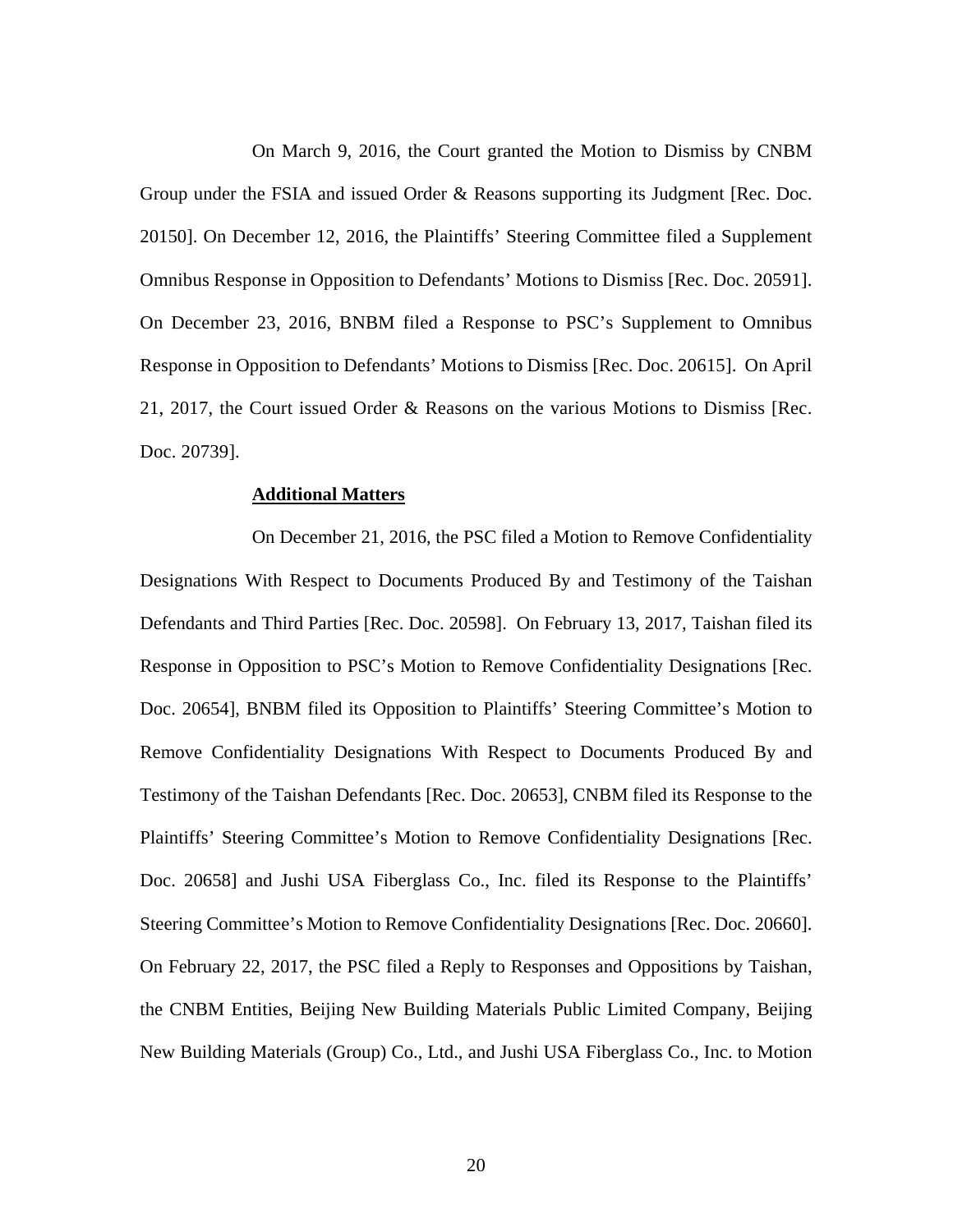to Remove Confidentiality Designation With Respect to Documents Produced By and Testimony of the Taishan Defendants and Third Parties [Rec. Doc. 20684], and on April 27, 2017 the PSC filed a Supplemental Memorandum in further support [Rec. Doc. 20751]. Meet and confers between the parties took place in New Orleans, Louisiana, on March 27, 2017 and March 28, 2017. The Court entered an Order on June 14, 2017 [Rec. Doc. 20805] continuing the hearing on this matter until the Court discusses the status of the litigation with Liaison Counsel.

On January 26, 2017, Taishan filed a Motion for Plan to Satisfy Translation Order [Rec. Doc. 20643], on February 10, 2017, Plaintiffs' Steering Committee's Alternative Suggestion to Taishan's Plan to Satisfy Translation Order was filed [Rec. Doc. 20651] and on February 17, 2017, Taishan filed a Reply in Further Support of Taishan's Motion for Plan to Satisfy Translation Order [Rec. Doc. 20672]. The Court entered an Order on June 14, 2017 [Rec. Doc. 20805] continuing the hearing on this matter until the Court discusses the status of the litigation with Liaison Counsel.

CNBM filed a Motion to Decertify the Class Action on January 5, 2017 [Rec. Doc. 20627], BNBM filed a Joinder on January 6, 2017 [Rec. Doc. 20631] and Taishan filed a Joinder on January 9, 2017 [Rec. Doc. 20632]. On February 13, 2017, the PSC filed an Plaintiffs' Opposition to Taishan Defendants' Motion to Decertify the Class Pursuant to Rule  $23(c)(1)(C)$  [Rec. Doc. 20675]. On February 22, 2017, BNBM filed a Reply Brief in Support of Motion to Decertify [Rec. Doc. 20686]; Taishan filed a Reply Brief in Support of Motion to Decertify [Rec. Doc. 20690], and CNBM filed a Reply Brief in Support of Motion to Decertify the Class Pursuant to  $23(c)(1)(C)$  [Rec. Doc.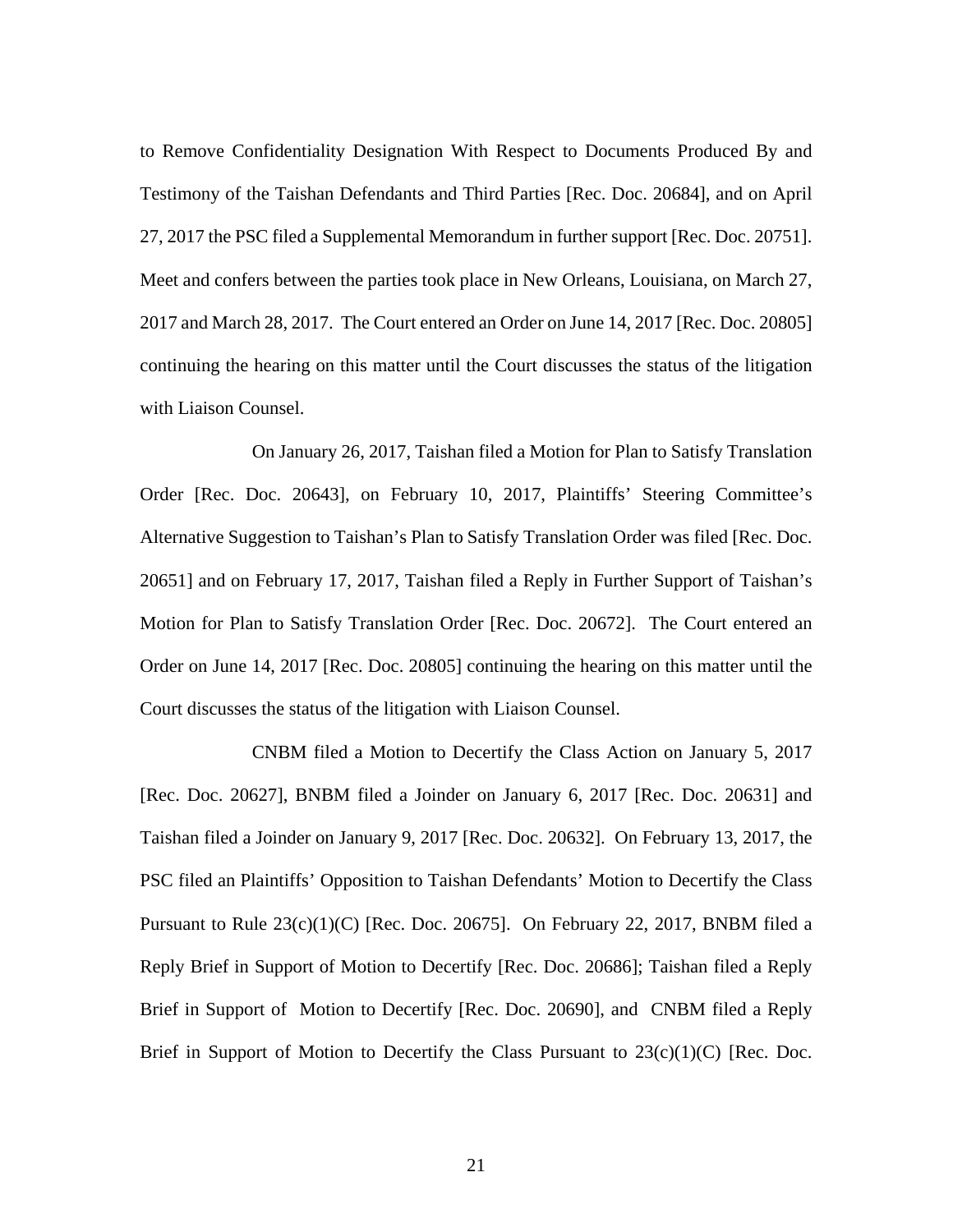20692]. The matter was heard on March 2, 2017. On April 21, 2017, the Court issued Order & Reasons [Rec. Doc. 20740]. On May 22, 2017, Taishan filed a Motion to Amend the Order Denying Class Decertification and the Class Damages Order and to Certify for Interlocutory Appeal Under Section 1292(b) [Rec. Doc. 20778]. On June 15, 2017, the PSC filed a Response in Opposition to Taishan's Motion to Amend the Order Denying Class Decertification and the Class Damages Order and to Certify for Interlocutory Appeal Under Section 1292(b) [Rec. Doc. 20809]. On May 22, 2017, CNBM and BNBM filed a Motion to Certify an Immediate Appeal from the Court's Order Denying Their Motions to Decertify the Class (§ 1292(b) Motion #2) [Rec. Doc. 20780]. On May 23, 2017, Defendants filed a Joint Response to the PSC's motion [Rec. Doc. 20787], and on May 25, 2017, the PSC filed a Reply in further support of its motion [Rec. Doc. 20797].

On February 14, 2017, the PSC filed a Motion to Compel Complete Responses to Supplemental Discovery Directed to Taishan, TTP, BNBM, BNBM Group, CNBM and CNBM Group [Rec. Doc. 20661]. The Court entered an Order on June 14, 2017 [Rec. Doc. 20805] continuing the hearing on this matter until the Court discusses the status of the litigation with Liaison Counsel.

On May 19, 2017, Taishan filed a Motion for Access to Claims Support and for Evidentiary Hearing on Remediation Damages [Rec. Doc. 20776]. On June 1, 2017, the Court entered an Order [Rec. Doc. 20799] setting a briefing schedule. The Court held that the motion "will be set for submission, without oral argument, on July 7, 2017. If the Court determines oral argument would be helpful, it will schedule a hearing on a later date." On June 21, 2017, the PSC filed its Response in Oppositoin to Taishan's Motion for Access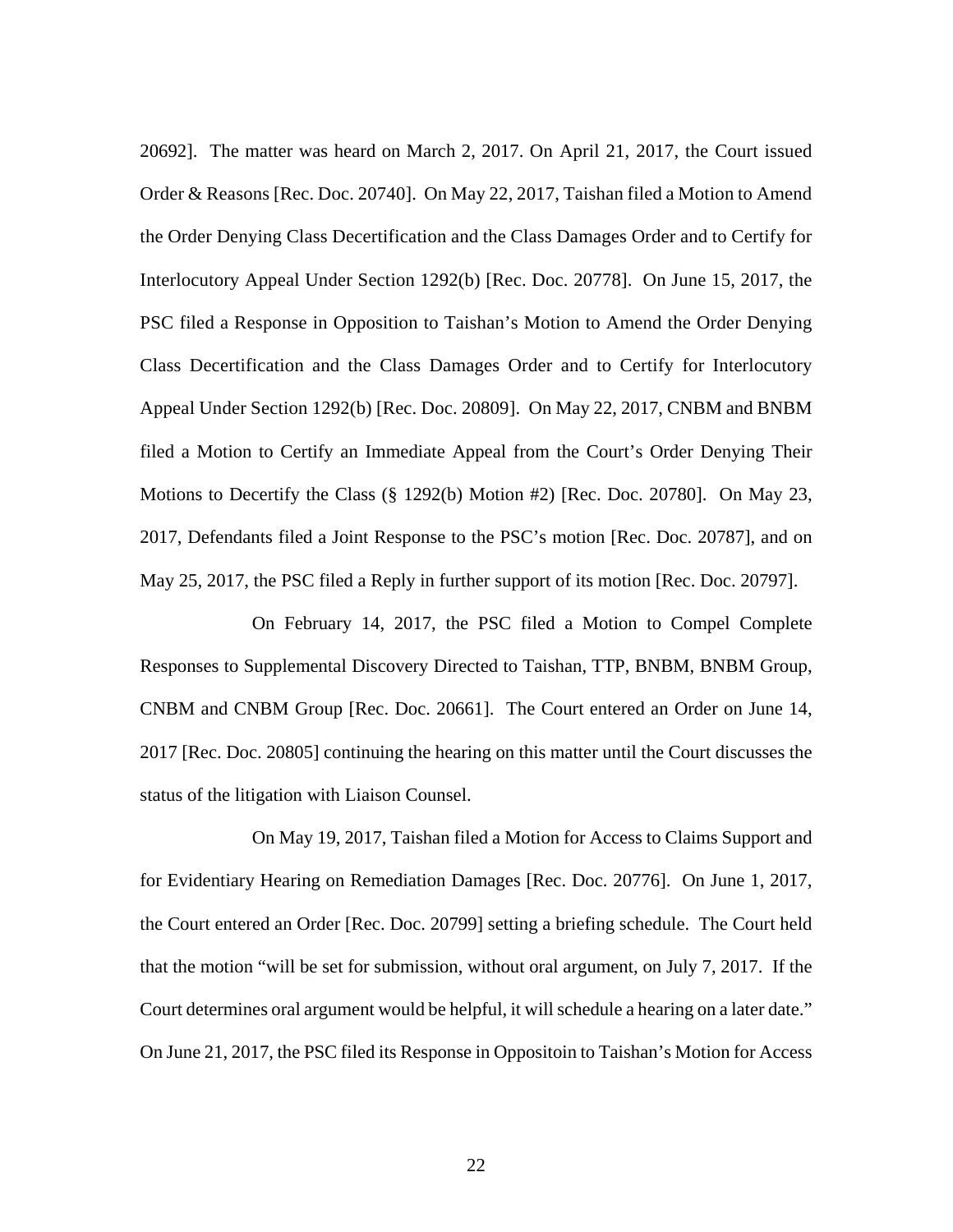to Claims Support and for Evidentiary Hearing on Remediation Damages [Rec. Doc. 20828]. On July 5, 2017, Taishan filed a Reply Memorandum in Support of Taishan's Motion for Access to Claims Support and for Evidentiary hearing on Remediation Damages [Rec. Doc. 20848].

On August 1, 2017, BNBM/CNBM filed a Proposed MDL Litigation Plan [Rec. Doc. 20876].

On August 1, 2017, CNBM filed a Motion to Compel Discovery from Plaintiffs [Rec. Doc. 20880]. The parties continue to meet and confer in an effort to reach an agreed resolution. The parties will be prepared to discuss this further at the monthly status conference on January 23, 2018.

On August 1, 2017, CNBM and BNBM filed a Supplemental Motion on Jurisdiction and Class Certification Following *Bristol-Myers Squibb Co. v. Superior Court of California, San Francisco County* [Rec. Doc. 20882], and August 7, 2017, Taishan filed a Notice of Joinder [Rec. Doc. 20894]. On August 30, 2017, the PSC filed a Memorandum in Opposition to Defendants' Supplemental Motion on Jurisdiction and Class Certification Following *Bristol-Myers Squibb Co. v. Superior Court of California, San Franciso County* [Rec. Doc. 20935]. On September 5, 2017, the Court entered an Order [Rec. Doc. 20942] setting the matter for oral argument on October 12, 2017, following the monthly status conference, and establishing briefing deadlines. On September 19, 2017, CNBM and BNBM filed a Reply Brief in Support of Supplemental Motion on Jurisdiction and Class Certification Following *Bristol-Myers Squibb Co. v. Superior Court of California, San Francisco County* [Rec. Doc. 20956-2] and Taishan filed a Reply in Support of Taishan's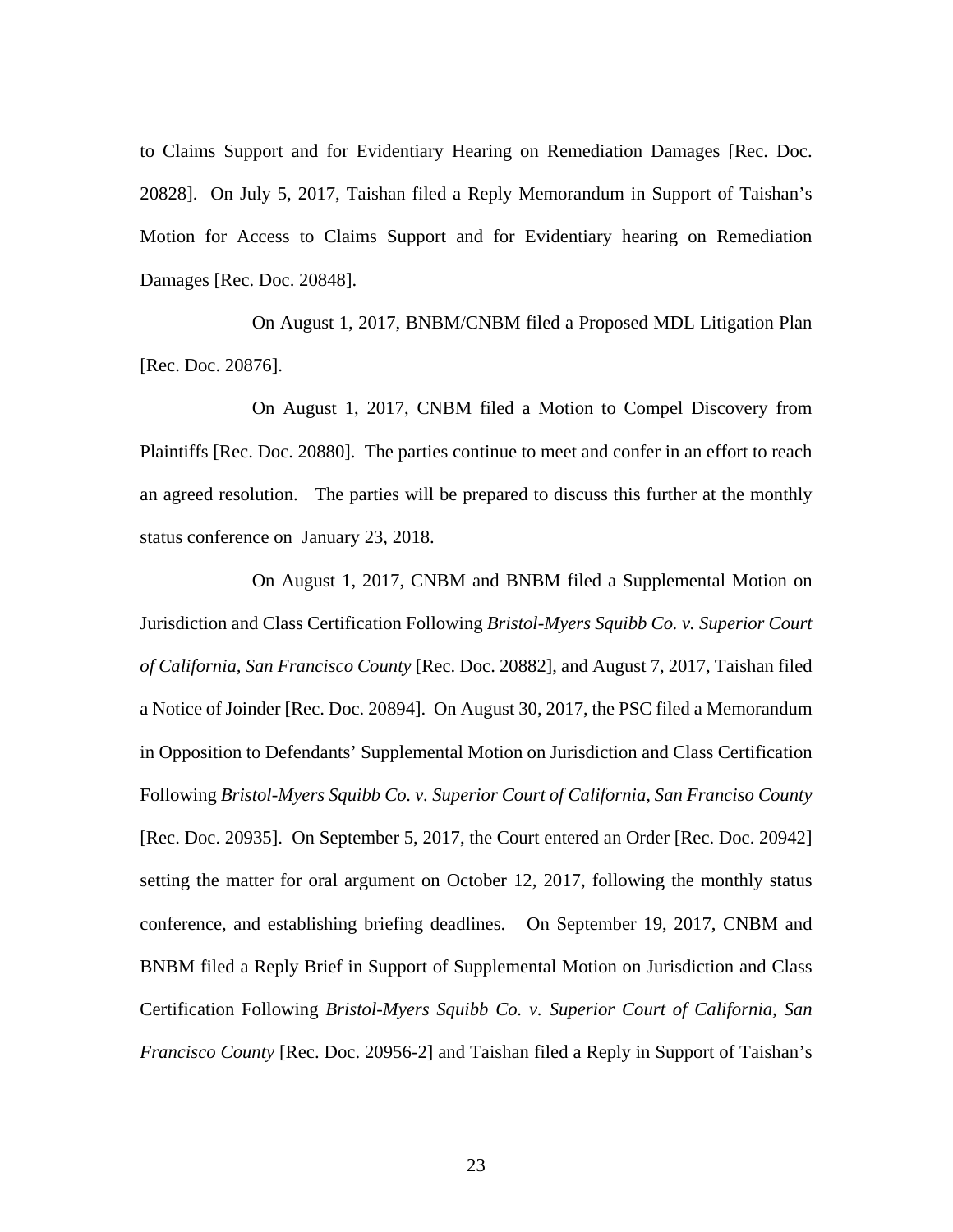Joinder to Supplemental Motion to Dismiss for Lack of Personal Jurisdiction Following *Bristol-Myers Squibb Co. v. Superior Court* [Rec. Doc. 20964]. On September 29, 2017, the Court issued an additional briefing deadline Order [Rec. Doc. 20992]. On September 29, 2017, Taishan filed a Supplemental Brief in Support of Motion to Dismiss for Lack of Personal Jurisdiction Following *Bristol-Myers Squibb Co. v. Superior Court* [Rec. Doc. 20996]; CNBM and BNBM filed a Supplemental Brief Addressing *In Re Depuy Orthopaedics, Inc.* [Rec. Doc. 20997]; and the PSC filed a Supplemental Memorandum Addressing *In Re Depuy Orthopaedics, Inc.*, in Further Opposition to Defendants' Supplemental Motion on Jurisdiction and Class Certification Following *Bristol-Myers Squibb Co. v. Superior Court of California, San Francisco County* [Rec. Doc. 21000]. On October 6, 2017, the PSC filed a Second Supplemental Memorandum in Further Opposition to Defendants' Supplemental Motion on Jurisdiction and Class Certification Following *Bristol-Myers Squibb Co. v. Superior Court of California, San Francisco County*, Filed Pursuant to the Court's September 28, 2017 Order [Rec. Doc. 21031]. On October 11, 2017, Defendants filed a Supplemental Brief Addressing the Difference, If Any, Between a Mass Action and a Class Action In Which Every Member is a Named Plaintiff [Rec. Doc. 21038] and Taishan filed a Supplemental Brief on Mass Tort and Class Actions in Support of Motion to Dismiss for Lack of Personal Jurisdiction Following *Bristol-Myers Squibb v. Superior Court* [Rec. Doc. 21036]. The matter was heard on October 12, 2017 and was taken under submission (see Minute Entry, Rec. Doc. 21040). On November 13, 2017, Defendants filed a Motion for Leave to File Notice of Supplemental Authority [Rec. Doc. 21070 and 21073] and November 20, 2017, the PSC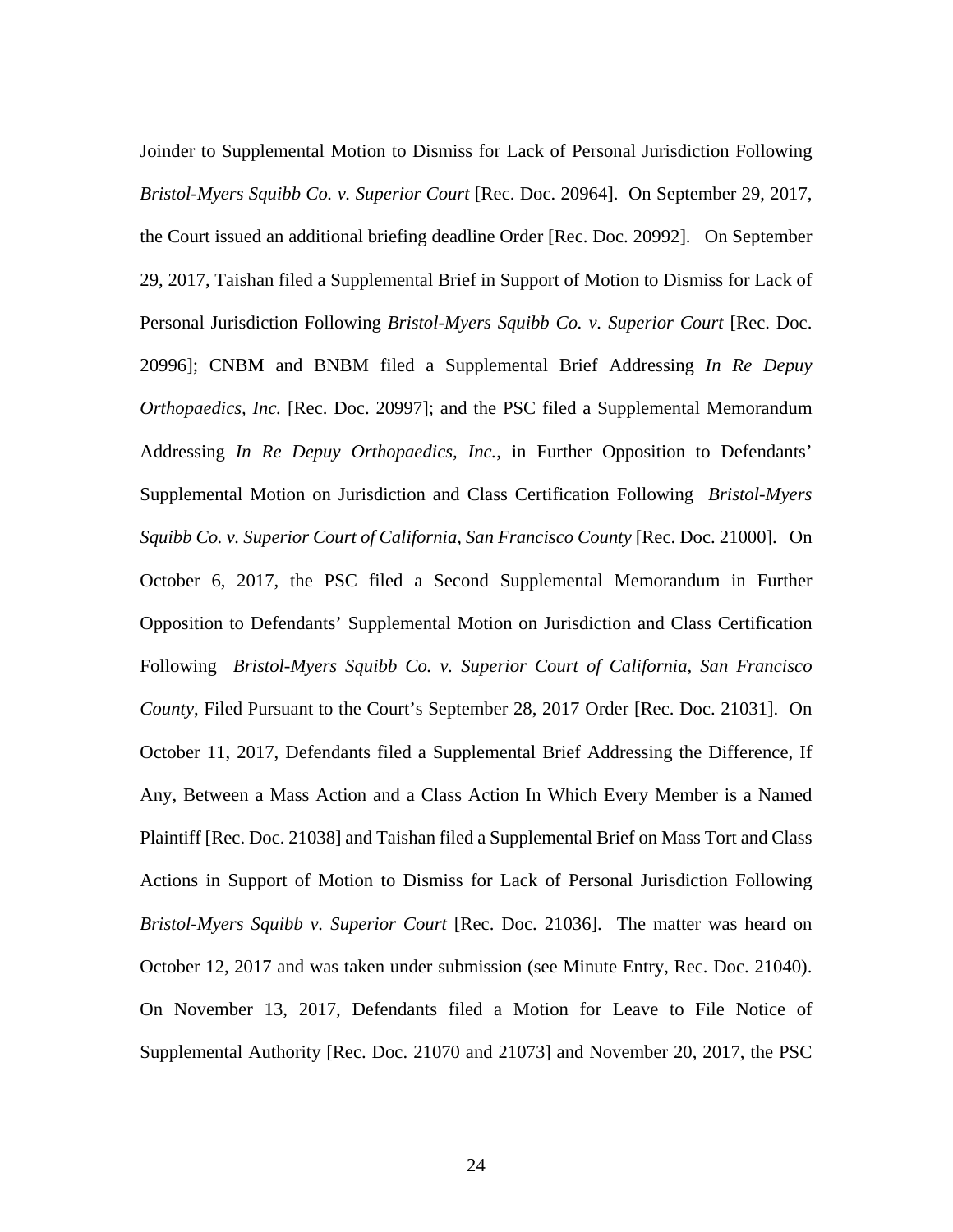filed a Motion for Leave to File a Response [Rec. Doc. 21075 and 21081]. On November 30, 2017, the Court issued Order & Reasons [Rec. Doc. 21088]. On December 13, 2017, CNBM and BNBM filed a Renewed Motion to Certify an Immediate Appeal From the Court's Jurisdictional Orders [Rec. Doc. 21095] and Taishan filed a Notice of Joinder [Rec. Doc. 21096]. On January 10, 2018, the Court issued an Order [Rec. Doc. 21128] issuing briefing deadlines and indicating that no oral argument was necessary on this motion. On January 15, 2018, the PSC filed its Memorandum of Law in Opposition to Defendants' Renewed Motion to Certify an Immediate Appeal From the Court's Jurisdictional Orders [Rec. Doc. 21138].

On August 22, 2017, the PSC filed an End Game Proposal [Rec. Doc. 20913], and on August 31, 2017, filed a Supplement [Rec. Doc. 20937]. On August 23, 2017, CNBM and BNBN filed an MDL Issues List [Rec. Doc. 20923]. On August 24, 2017, Taishan filed Suggestion of Next Steps in MDL Litigation [Rec. Doc. 20928], and on August 31, 2017, CNBM and BNBM filed a Memorandum of Joinder [Rec. Doc. 20938].

On October 20, 2017, CNBM Company, BNBM Group and BNBM PLC filed a Motion to Vacate Preliminary Defaults [Rec. Doc. 21050], with a Request for Oral Argument [Rec. Doc. 21051]. On October 25, 2017, the Court issued an Order [Rec. Doc. 21055] establishing briefing deadlines and setting the matter for oral argument after the monthly status conference on December 14, 2017. On November 21, 2017, the PSC filed its Opposition to Motion to Vacate Preliminary Defaults UNDER SEAL, in its entirety, [Rec. Doc. 21082] and on December 8, 2017 CNBM Company, BNBM Group and BNBM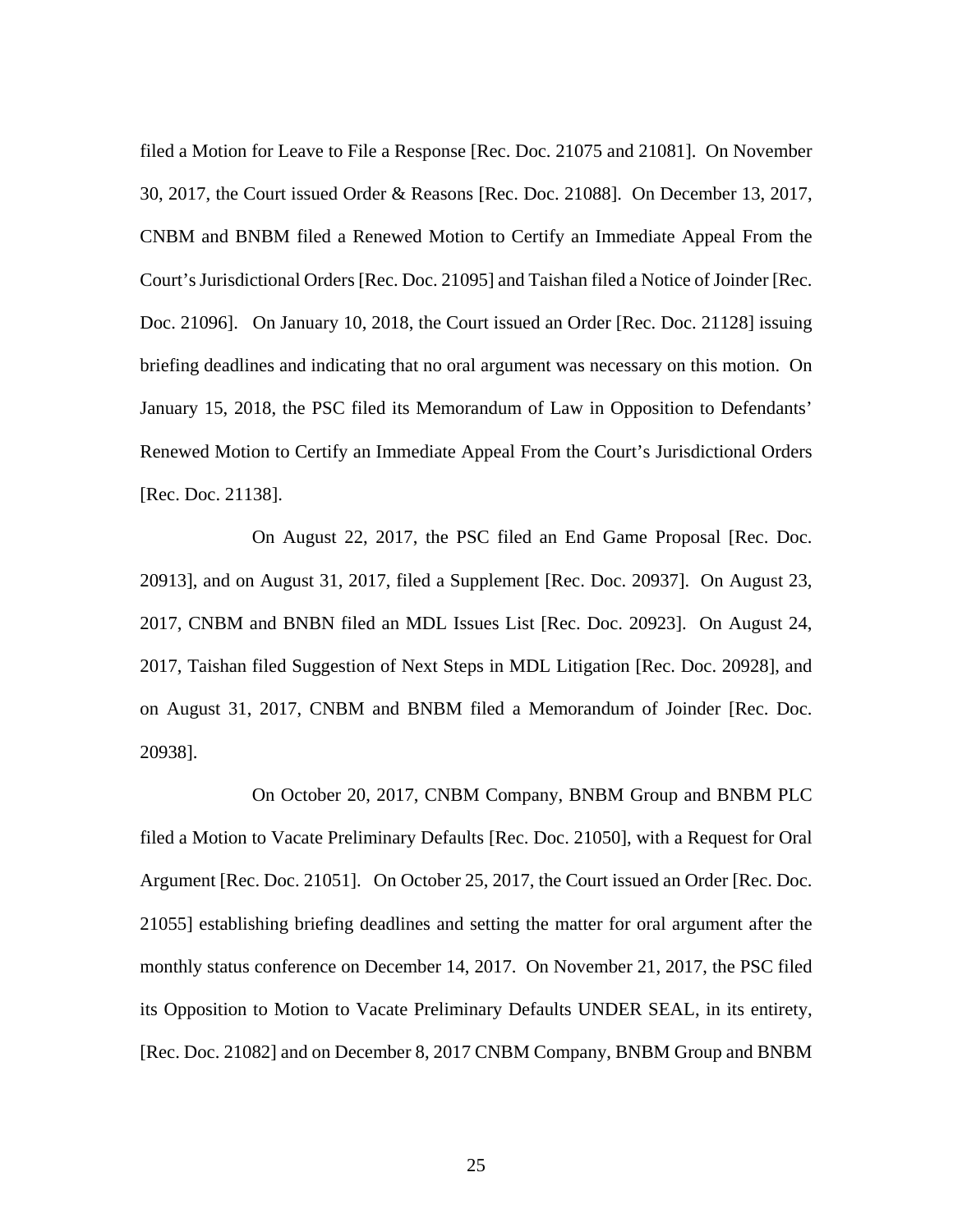PLC filed a Reply [Rec. Doc. 21092]. On January 2, 2018, the Court entered Order and Reasons [Rec. Doc. 21108] denying the Motion to Vacate.

## VIII. VENTURE SUPPLY & PORTER BLAINE DEFENDANTS

On July 9, 2013, the Court entered an Order (1) Certifying Each of Four Chinese Drywall Class Settlements (Nationwide Insureds Settlement Agreement, Porter-Blaine/Venture Supply Settlement Agreement, Tobin Trading and Installers Settlement Agreement, and Builders Mutual Insureds Settlement Agreement) Relating to Virginia and Certain Other Remaining Claims; (2) Granting Final Approval to the Four Chinese Drywall Class Settlements; and (3) Approving an Allocation Plan for the Four Class Settlements [Rec. Doc. 16934]. On July 12, 2013, Class Counsel filed a Motion to Approve Funding, Administration and Special Master Services [Rec. Doc. 16939] and the Court entered an Order granting the motion on July 19, 2013 [Rec. Doc. 16956].

In accordance with the Court's Orders of November 20, 2014 [Rec. Doc. 18145] and October 23, 2015 [Rec. Doc. 19639], the Garretson Resolution Group (the Claims Administrator for the four Virginia Based Settlements) issued Real Property Payments and Other Loss Payments.

On January 6, 2016, Class Counsel filed a Motion for Distribution of Settlement Funds [Rec. Doc. 19951] and on January 20, 2016 the Court issued an Order [Rec. Doc. 19990].

On November 1, 2016, a Motion for Leave to File Virginia Class Counsel's Motion to Approve Stipend to Virginia-Based Settlement Claimants was filed [Rec. Doc. 20530]. On November 21, 2016, the Court issued an Order Lifting the Stay [Rec. Doc.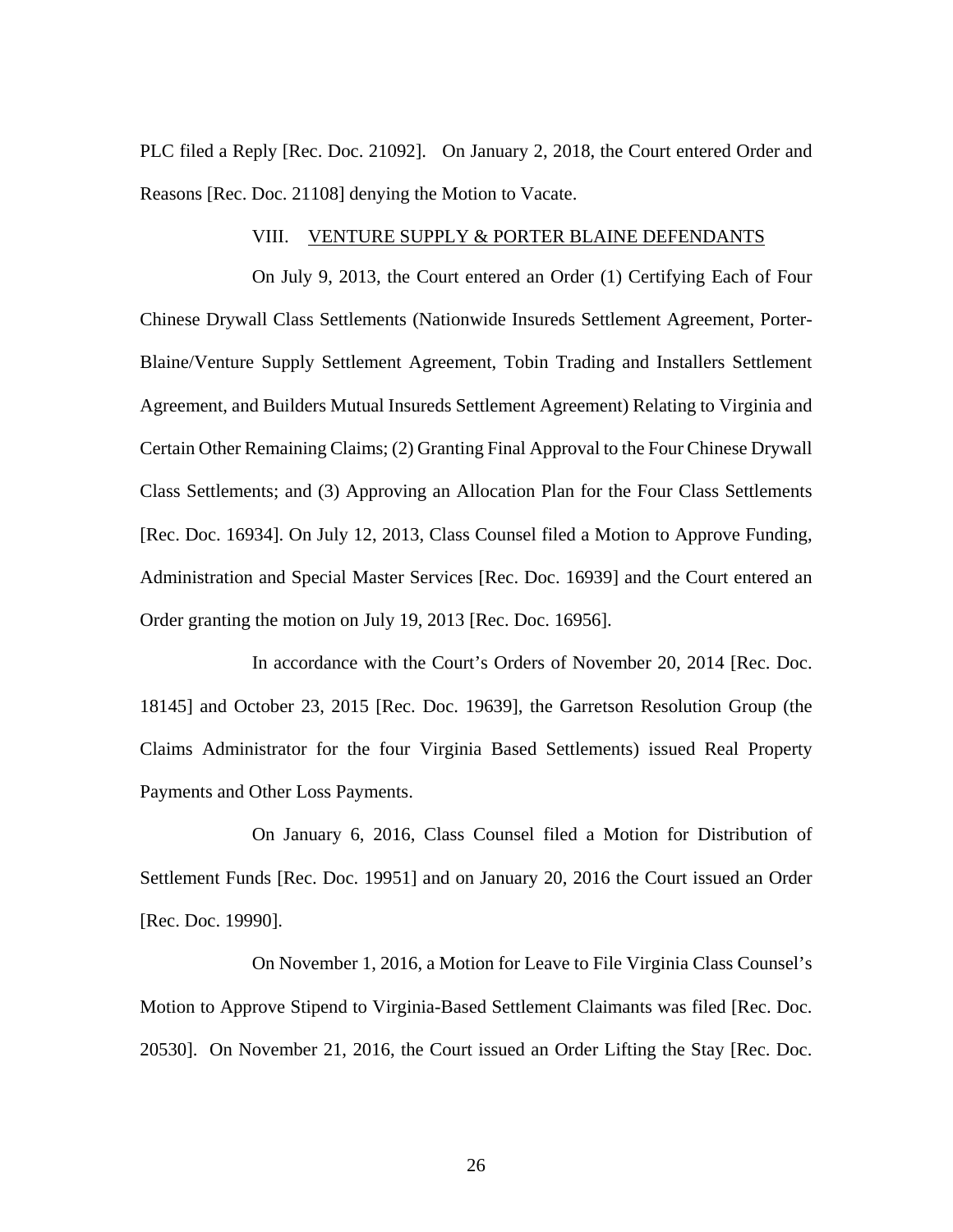20558] as to Virginia Class Counsel's Motion to Approve Stipend to Virginia-Based Settlement Claimants and filed the Motion to Approve Stipend to Virginia-Based Settlement Claimants into the record [Rec. Doc. 20559]. On December 21, 2016, the Court issued an Order [Rec. Doc. 20608].

On May 23, 2017, the Court entred Pre-Trial Order 30A regarding Virginia-Based Settlement Stipend Award [Rec. Doc. 20791].

Class Counsel and Taishan have reached an agreement to settle the claims against Taishan which were assigned to the Porter-Blaine/Venture Supply class by the Porter-Blaine/Venture Supply Participating Defendants and Participating Insurers in the Porter-Blaine/Venture Supply Settlement [*see* Section 6 of Porter-Blaine/Venture Supply Settlement Agreement, Rec. Doc. 15969-6]. The parties are in the process of preparing a formal settlement agreement that will be presented to the Court for approval.

## IX. FREQUENTLY ASKED QUESTIONS

The "MDL FAQs" may be found at [www.laed.uscourts.gov/Drywall/FAQ.htm.](http://www.laed.uscourts.gov/Drywall/FAQ.htm) Liaison counsel reminds the parties to review the FAQs before contacting Liaison Counsel. The parties will be prepared to discuss this issue at the monthly status conference on January 23, 2018.

## X. ATTORNEY FEES

In connection with the Consolidated Joint Petition for a Global Award of Attorneys' Fees and Reimbursement of Expenses Filed Pursuant to Pretrial Order No. 28, as amended Special Master Balhoff conducted an Evidentiary Hearing on May 31, 2017 and June 1, 2017. On September 11, 2017, the Court entered an Order [Rec. Doc. 20949]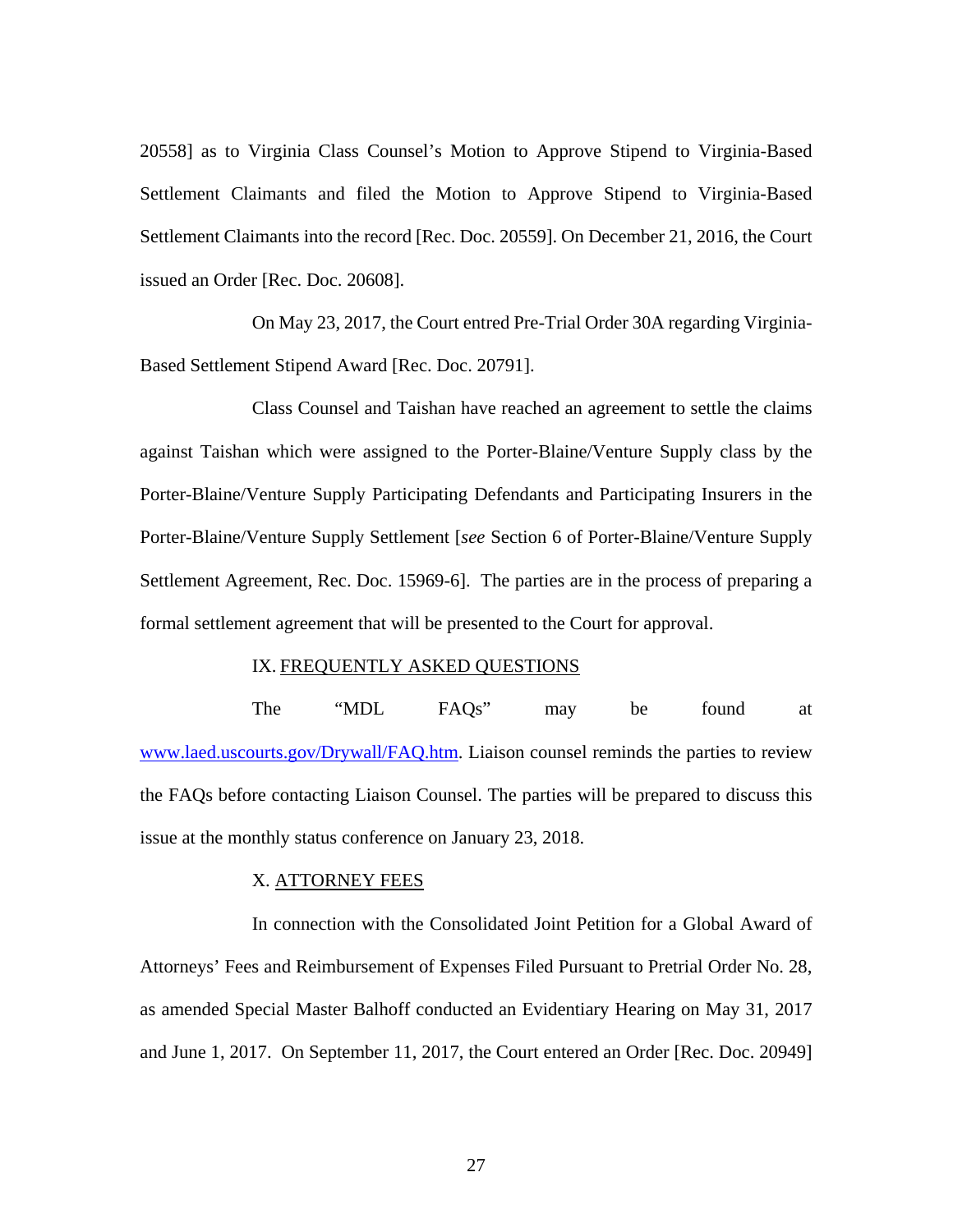allowing the parties to submit briefs regarding the Special Master's Recommendations by September 26, 2017. On September 12, 2017, the Court entered the Special Master's Recommendations Concerning Attorneys' Fees and Expense [Rec. Doc. 20950]. On September 20, 2017, the Court issued an Order [Rec. Doc. 20962] extending briefing deadline by the parties until September 29, 2017. On September 28, 2017, the Villa Lago Plaintiffs' filed a Stand Alone Objection to Special Master's Recommendations for Failure to Address Villa Lago Plaintiffs' Motion for Final Award of Attorneys' Fees and Reimbursement of Costs [Rec. Doc. 20989]. On September 29, 2017, Parker Waichman, LLP, Whitfield Bryson & Mason, LLP, Pendley Baudin & Coffin, Rhine Law Firm, and Luckey & Mullins filed Stand Alone Objections to Special Master's Recommendations Concerning Attorneys' Fees and Expenses [Rec. Doc. 20991]; Krupnick Campbell Malone, et al, filed a Response to the Special Master's Recommendation Conerning Attorneys' Fees and Expenses UNDER SEAL [Rec. Doc. 21029]; Primary Counsel filed its Objectons and Responses to Special Master's Recommendations Concerning Attorneys' Fees and Expenses UNDER SEAL [Rec. Doc. 21003]; and the Fee Committee filed its Objections to Special Master's Recommendations Regarding Attorneys' Fees and Expenses [Rec. Doc. 20999]. On October 2, 2017, the Court entered an Order [Rec. Doc. 21002] denying Primary Counsel's Request for Oral Argument. The Parties will be prepared to discuss this matter further at the monthly status conference on January 23, 2018.

On May 9, 2017, Plaintiffs' Lead and Liaison Counsel filed a Motion for Sanctions Pursuant to Rule 11 Against Jimmy R. Faircloth, Jr., Esq., Val Patrick Exnicios,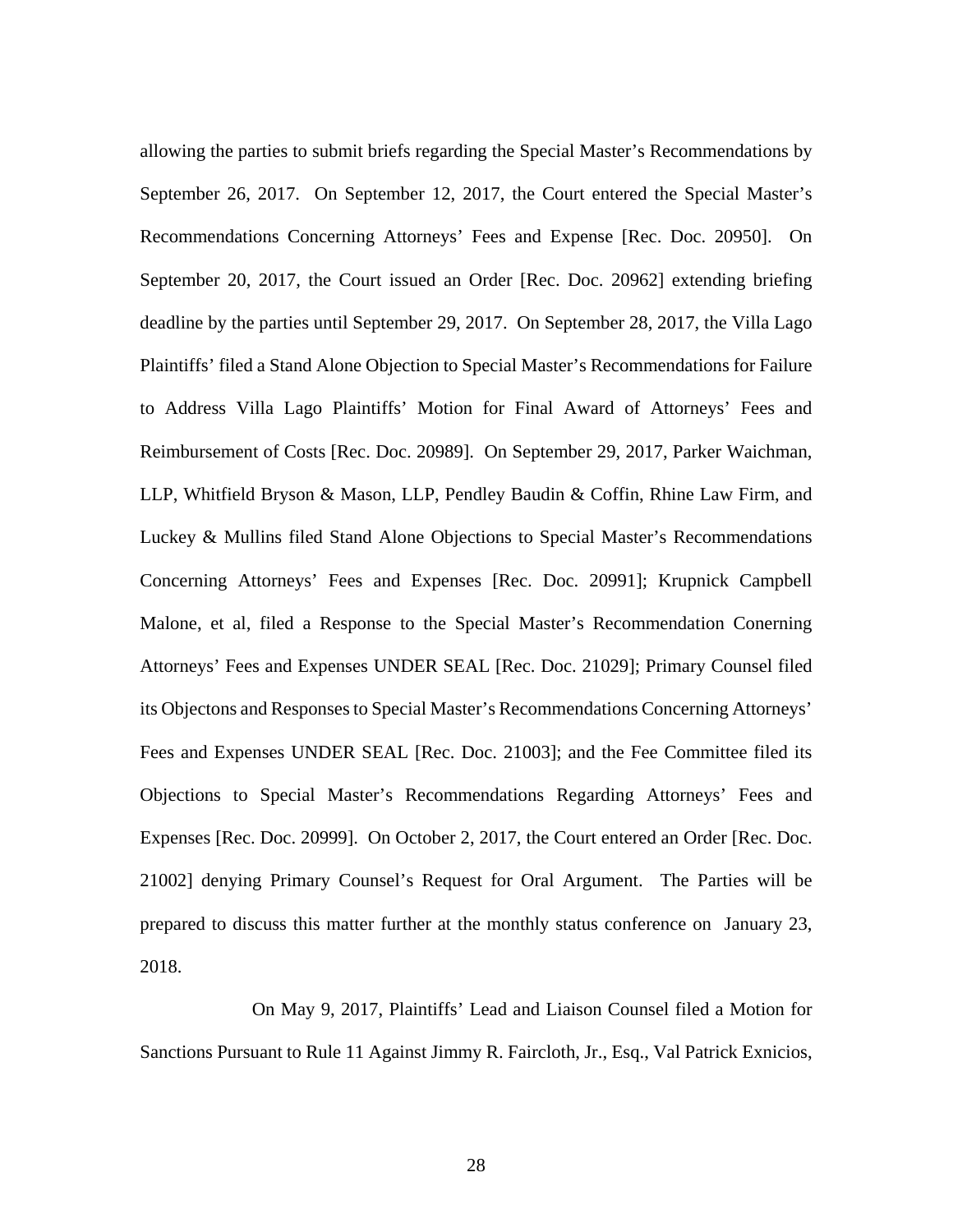Esq., Mark Milstein, Esq. and C. David Durkee, Esq. [Rec. Doc. 20759]. On May 15, 2017, a Response in Opposition to Plaintiffs' Lead and Liaison Counsel's Motion for Sanctions Pursuant to Rule 11 Against Jimmy R. Faircloth, Jr., Esq., Val Patrick Exnicios, Esq., Mark Milstein, Esq. and C. David Durkee, Esq. was filed [Rec. Doc. 20770]. On May 17, 2017, the Plaintiffs' Lead and Liaison Counsel filed a Reply Brief in further support of their motion [Rec. Doc. 20775].

On July 6, 2017, the Villa Lago Plaintiffs filed a Brief to the Special Master in Support of Motion for Final Award of Attorneys' Fees and Reimbursement of Costs and in Further Opposition to Allocation Motion Pursuant to Pre-Trial Order No. 28(F) [D.E. 20282] and in Reply to the FC's Response [Rec. Doc. 20853]. On July 13, 2017, the Fee Committee filed a Response to the Villa Lago Plaintiffs' Brief to Special Master [Rec. Doc. 20866].

On August 3, 2017, the PSC filed a Seventh Motion for Disbursement of Funds (for Expenses) [Rec. Doc. 20889]. On August 10, 2017, the Court issued an Order granting the motion [Rec. Doc. 20896]. On August 23, 2017, Primary Counsel filed a Motion for Reconsideration of Order Granting Seventh Motion for Disbursement of Funds [Rec. Doc. 20922]. On August 28, 2017, the Fee Committee filed a Response in Opposition to Primary Counsel's Motion for Reconsideration of Order Granting Seventh Motion for Disbursement of Funds [Rec. Doc. 20932]. On October 2, 2017, the Court issued Order and Reasons [Rec. Doc. 21027] vacating its August 10, 2017 Order and setting briefing deadlines. On October 12, 2017, Primary Counsel filed an Opposition to Seventh Motion for Disbursement [Rec. Doc. 21039]. On October 18, 2017, the Plaintiffs'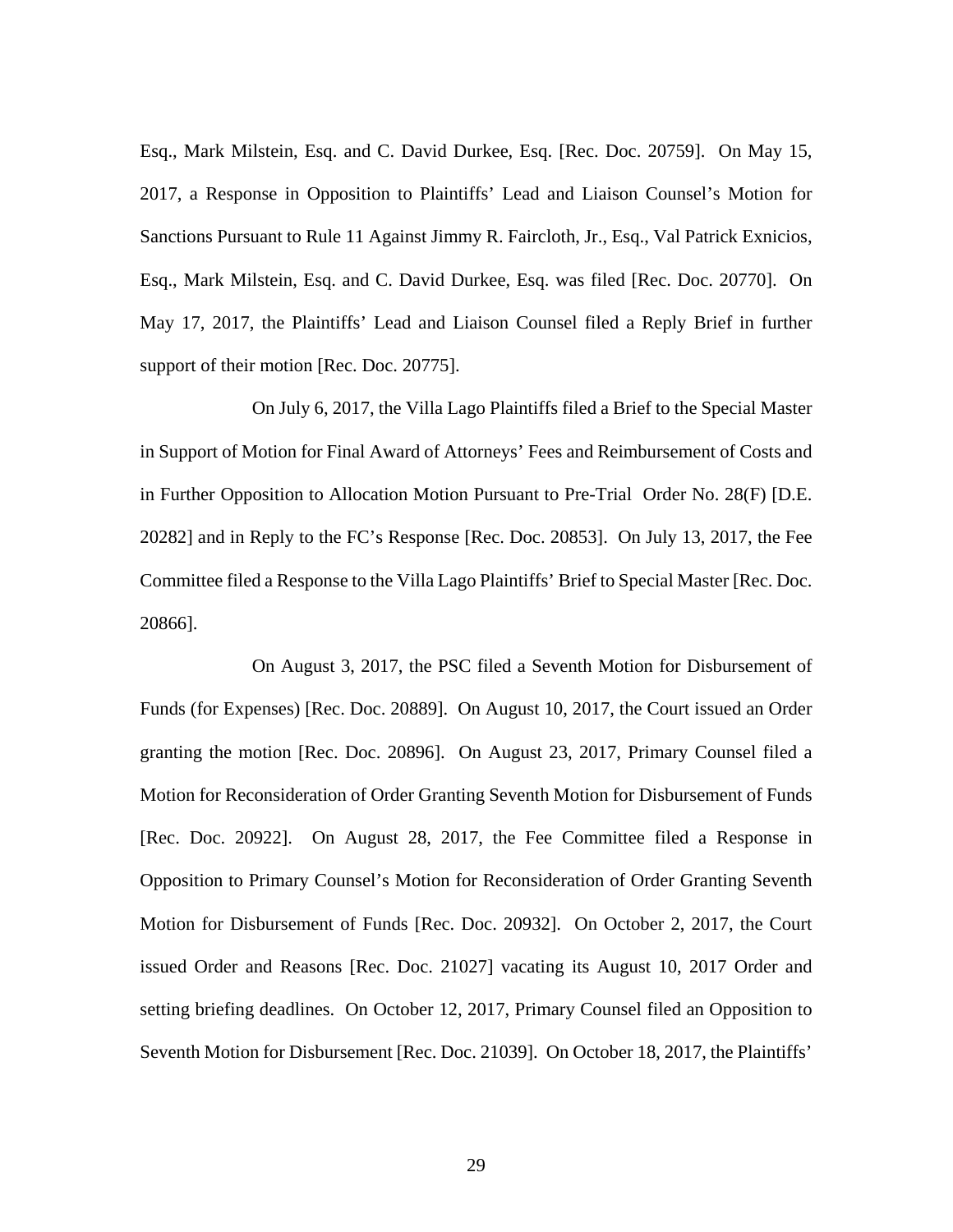Steering Committee filed a Reply to Seventh Motion for Disbursement of Funds (for Expenses) [Rec. Doc. 21048]. The parties await a ruling from the Court.

On September 15, 2017, Builder Plaintiffs filed a Petition for Leave to Submit Builder Counsel Time to Philip A. Garrett, CPA [Rec. Doc. 20953]. On September 20, 2017, the Court issued an Order granting the Petition for Leave [Rec. Doc. 20960]. On September 21, 2017, the Fee Committee filed a Response to Petition of Builder Plaintiffs for Leave to Submit Builder Counsel Time to Philip A. Garrett, CPA [Rec. Doc. 20961].

On October 2, 2017, Primary Counsel filed a Motion for Accounting and Adjustment of Global Award of Attorneys' Fees and reimbursement of Expenses [Rec. Doc. 21005] UNDER SEAL. On October 4, 2017, the Court entered an Order [Rec. Doc. 21028] setting briefing deadlines. On October 13, 2017, the Fee Committee filed a Response to Primary Counsel's Motion for Accounting and Adjustment of Global Award of Attorneys' Fees and reimbursement of Expenses UNDER SEAL [Rec. Doc. 21045]. On October 19, 2017, Primary Counsel filed a Reply to the Fee Committee's Response to Primary Counsel's Motion for Accounting and Adjustment of Global Award of Attorneys' Fees and reimbursement of Expenses UNDER SEAL [Rec. Docs. 21049 and 21053].

On October 24, 2017, the Court issued an Order [Rec. Doc. 21054] directing that certain invoices be paid from the funds set aside for attorney's fees and costs. These invoices have been paid pursuant to the Order.

# XI. MATTERS SET FOR HEARING FOLLOWING THE CURRENT STATUS CONFERENCE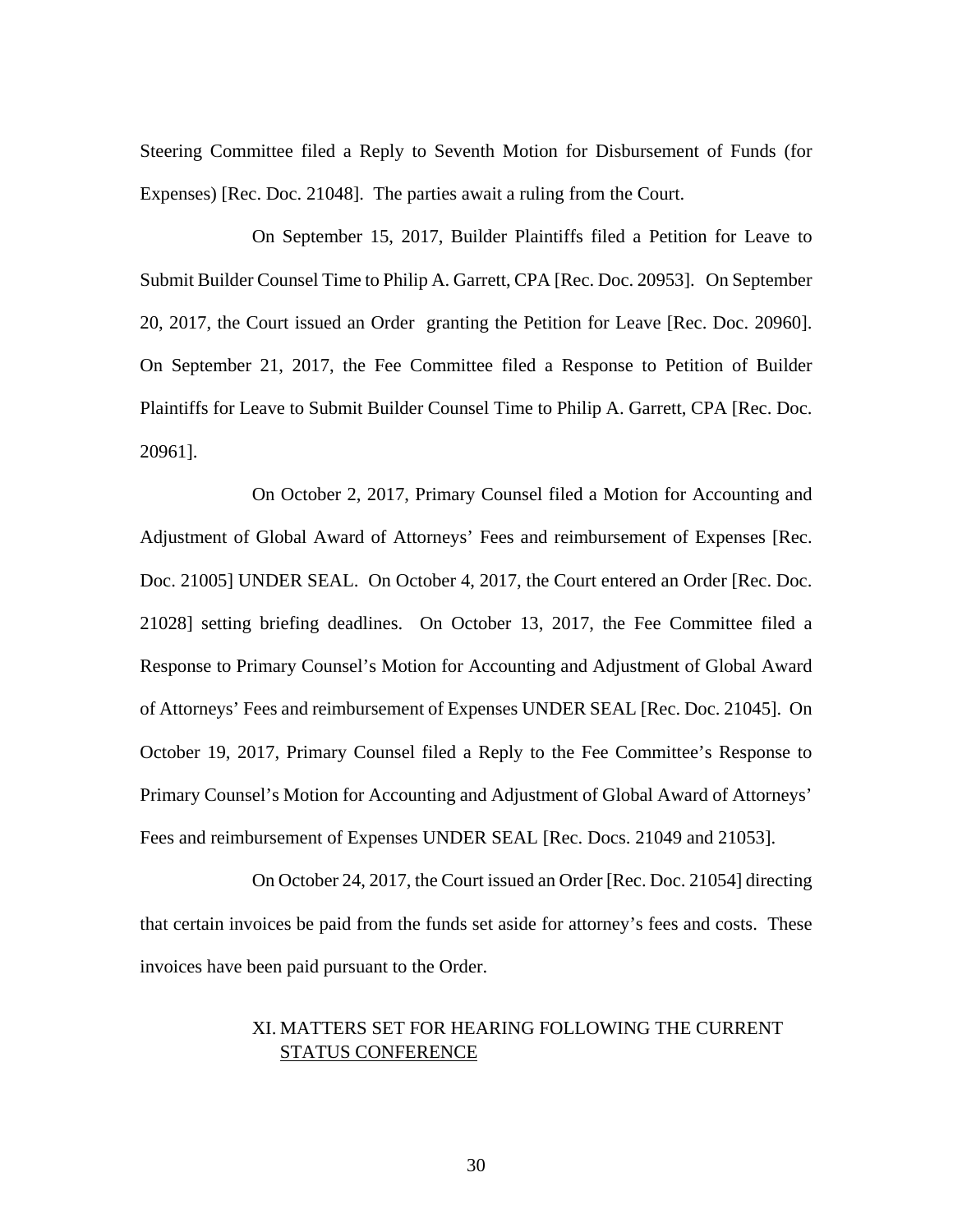1. Interior Exterior Building Supply, LP filed a Motion for Injunctive Relief [Rec. Doc. 20891].

#### XII. PHYSICAL EVIDENCE PRESERVATION ORDER

On October 9, 2009, the Court issued Pre-Trial Order 1(B) relating to the preservation of physical evidence from properties that may be repaired during the course of these MDL proceedings. Pre-Trial Order 1(I) was entered by the Court on January 24, 2012 [Rec. Doc. 12257] and on March 20, 2015 the Court entered Pre-Trial Order 1(J) [Rec. Doc. 18528].

#### XIII. ENTRY OF PRELIMINARY DEFAULT

Pursuant to Minute Entry dated February 23, 2012 [Rec Doc. 12687], the Plaintiffs' Omnibus Motion for Preliminary Default Judgment [Rec. Doc. 11234] and errata thereto [Rec. Doc. 11773, 12265, 12551] was granted. On February 24, 2012, the Court signed an Entry of Preliminary Default [Rec. Doc. 12599] of certain defendants identified on Exhibit A thereto. Thereafter, additional Motions for Preliminary Defaults and Clarifications were issued by the Court [Rec. Docs Nos. 15412, 15898, 15972, 16030, 17089, 17172, 17722, 17378, 17781, 17792, 17793, 17791, 17800, 17814, 17802, 17815, 17803, 17816]. The PSC has not yet certified to the Court that it has completed the filing of Plaintiffs' amended complaints.

On August 26, 2016, Plaintiffs filed a Notice of Filing the Motion to Fix Damages Under Default Judgment Order which was filed in the Circuit Court for the City of Norfolk, Virginia [Rec. Doc. 20466].